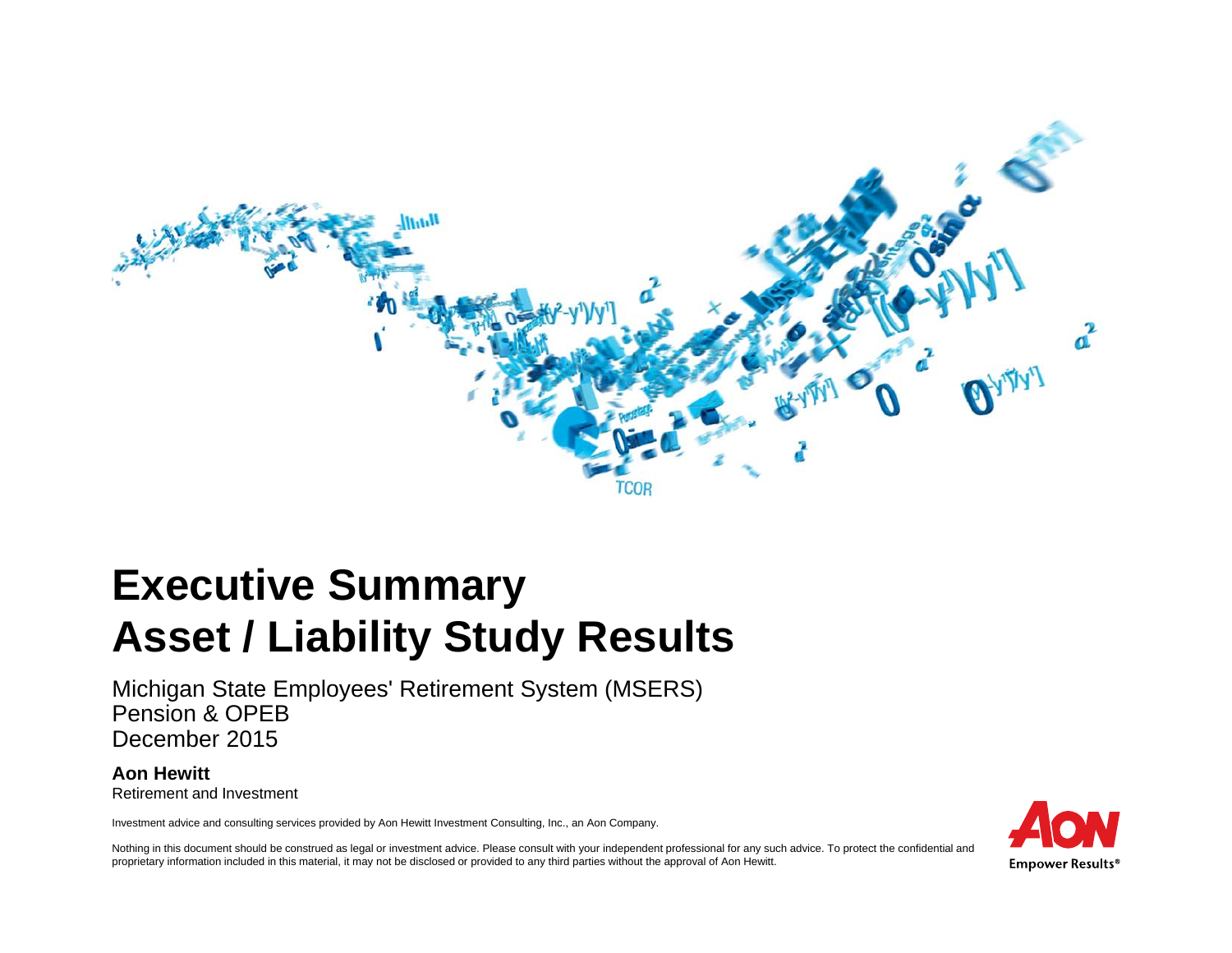## Asset-Liability Management Background

What is an Asset/Liability Study?

- Г Provides fiduciaries with an understanding of the dynamic relationship between plan assets and liabilities over time
- Illustrates the impact of various asset allocation targets on required contributions and funded status under a range of different macro-economic scenarios
- **IDED 10.13 IDED 10.13 The Francial Standard and Team** based on economic uncertainties that may not be evident from an actuarial valuation, which provides only a snapshot at a point in time
- $\blacksquare$ Helps determine the level of risk that is appropriate in the context of the Plan's liabilities

## *An asset/liability study provides the tools to align a plan's risk taking with its liabilities*

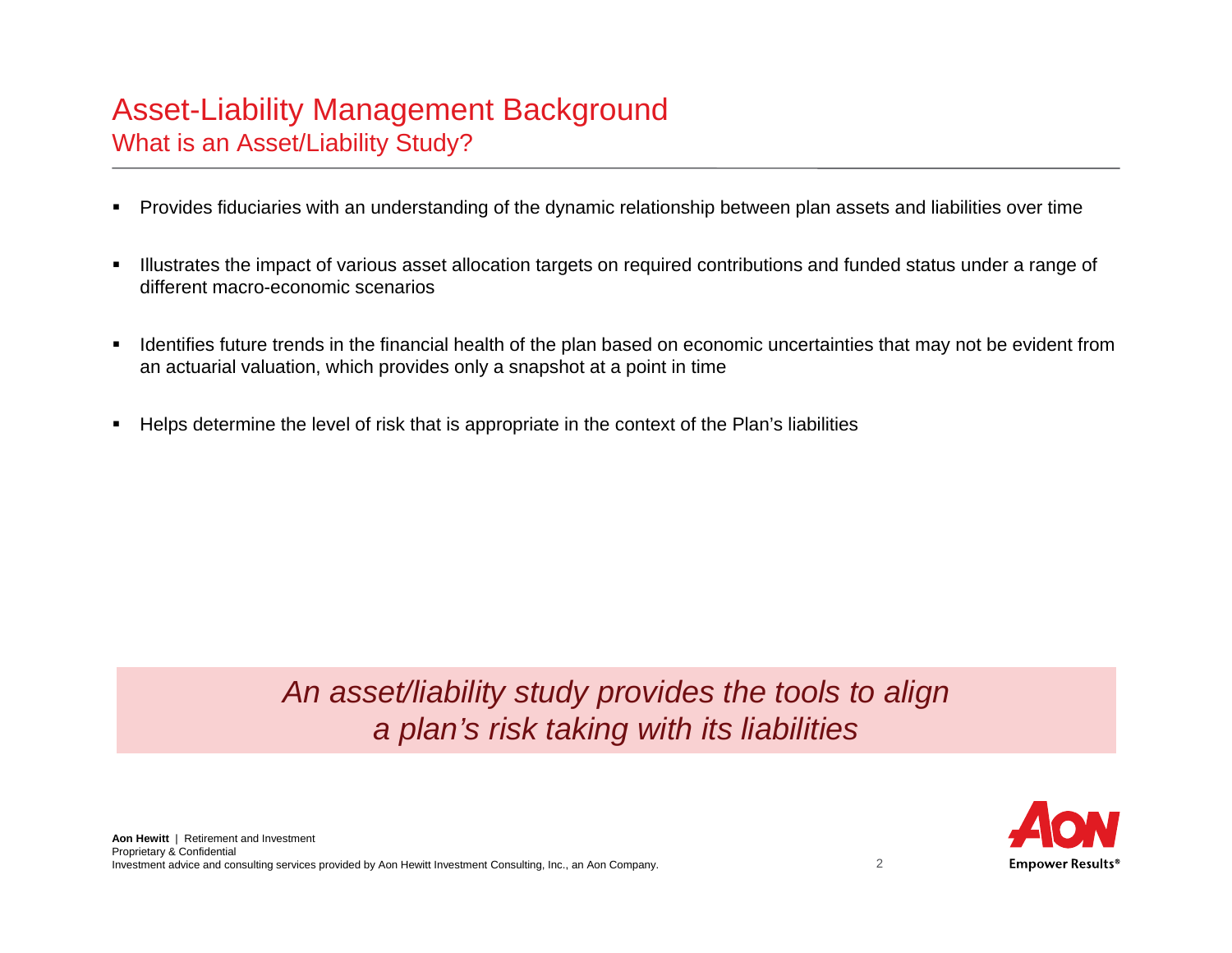### Asset-Liability Management Background Balance of Liabilities and Assets



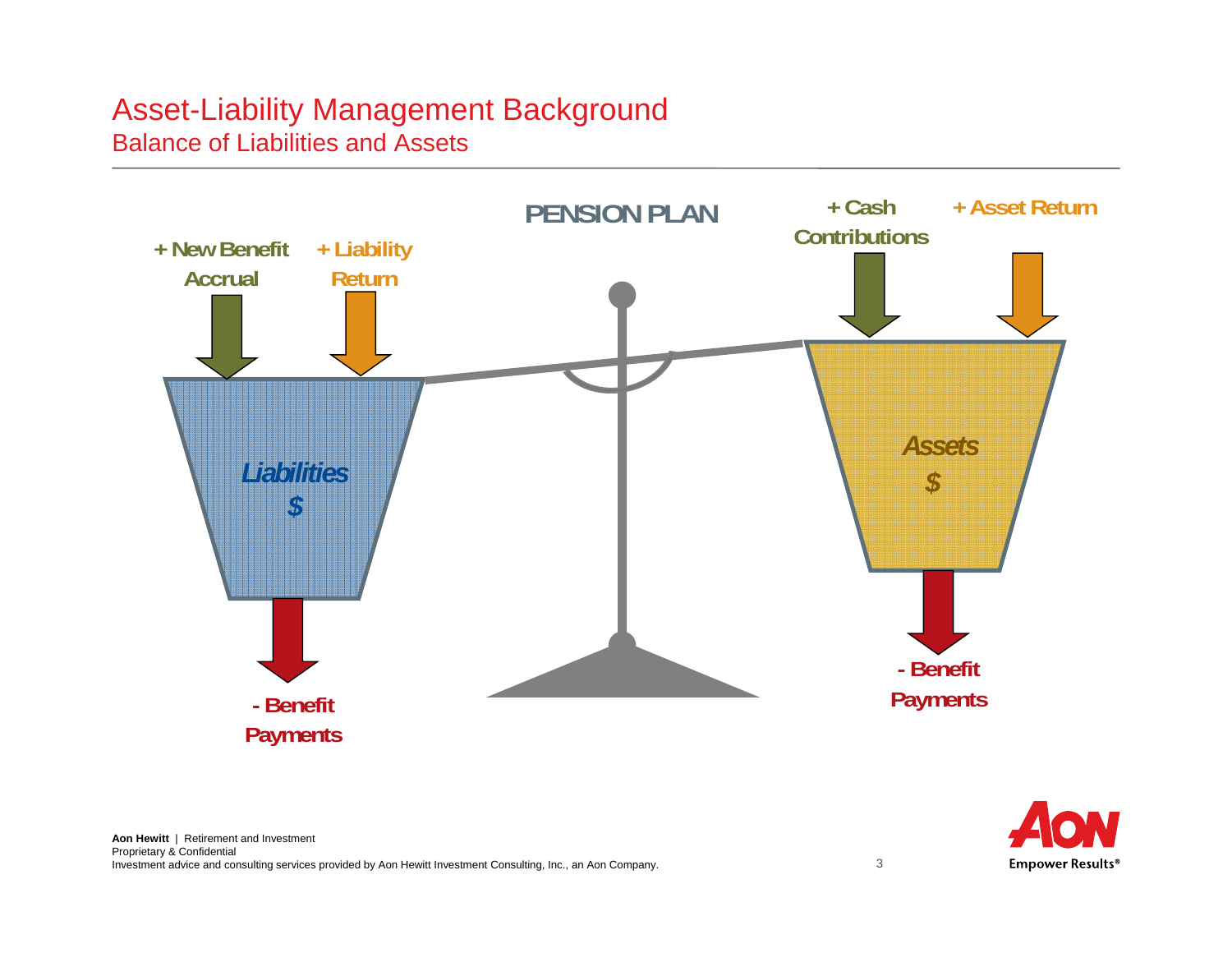## Summary of Key Findings for MSERS

- **Pension**
	- Existing asset portfolio is well diversified; limited potential for increasing return per unit of risk
	- Contribution volatility will increase as the closed amortization period declines to immediate recognition
	- Contribution policy will close the funding shortfall and then asset returns will outpace the liability growth rate (further driving up the funded ratio) in our expected case
	- Contribution amount is expected to decline over time
		- Adverse market conditions can lead to substantial risk in the plan contribution amount, however
	- Net outflow will increase once the current amortization period expires
		- Allocations to illiquid assets will need to be monitored as the net outflow reaches higher levels
	- Above findings assume that the contribution policy today extends throughout the next 30 years along with no changes to the current plan design or actuarial assumptions
- **OPEB**
	- Similar to Pension, except for the following:
		- Contributions will rise over the next 20 years due to the contribution policy and then decline once the plan moves to immediate recognition of (gains)/losses

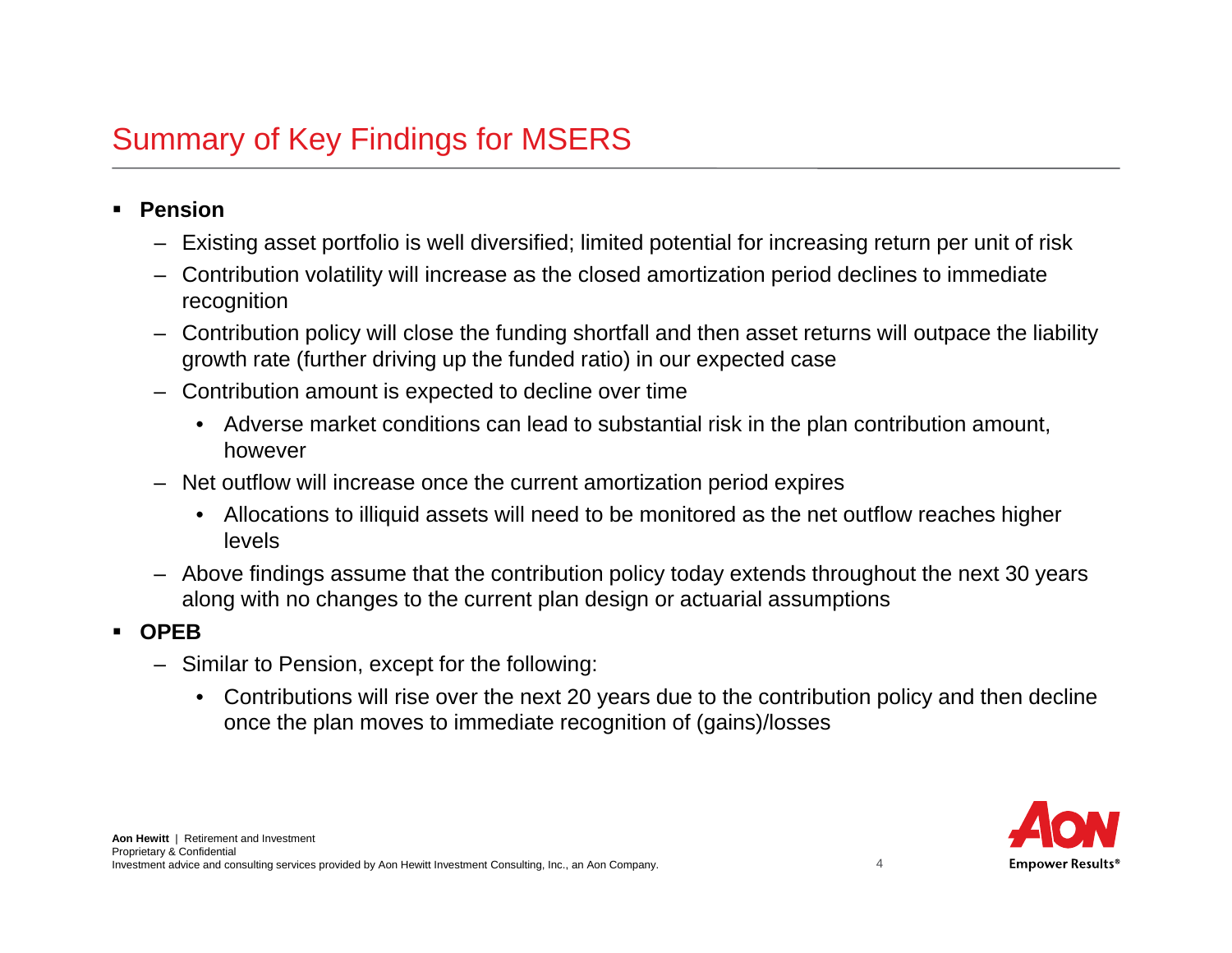## Asset-Liability Profile MSERS Pension Plan Overview





 MSERS has become more mature over time which may implicate the investment strategy



Contributions & Funded Ratio

**Aon Hewitt** | Retirement and Investment Proprietary & Confidential Investment advice and consulting services provided by Aon Hewitt Investment Consulting, Inc., an Aon Company. 5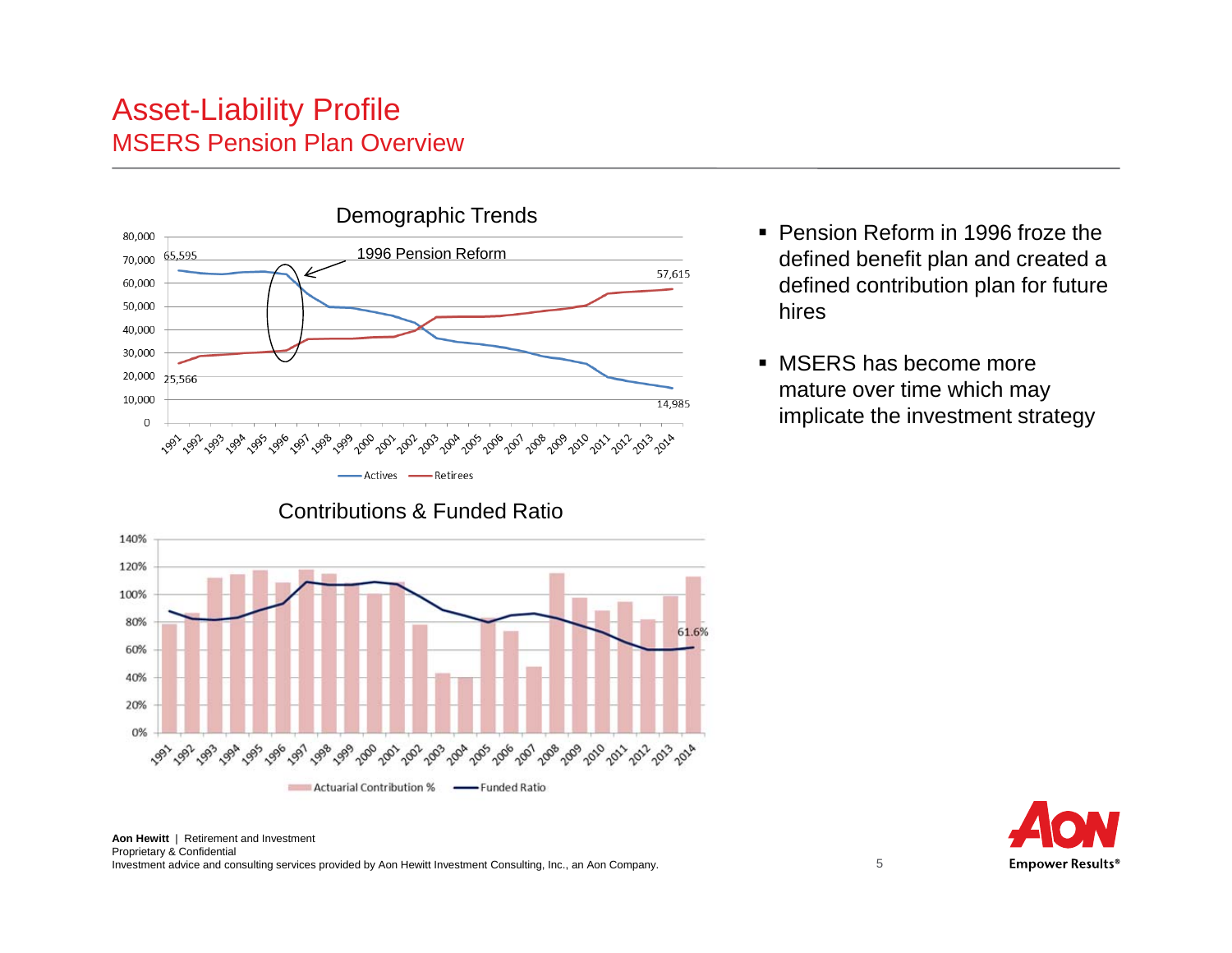## Pension Asset-Liability Profile As of September 30, 2014

|                                       | Asset-Liability Snapshot as of 9/30/2014 | Target Asset Allocation as of 9/30/2014 |       |                        |         |         |
|---------------------------------------|------------------------------------------|-----------------------------------------|-------|------------------------|---------|---------|
| Metric (\$, Millions)                 | <b>Value</b>                             | Fund %: (MVA)                           | (AVA) | Metric (\$, Millions)  | Value   | Alloc % |
| Market Value of Assets                | \$10.975                                 |                                         |       | <b>Return-Seeking</b>  |         |         |
| <b>Actuarial Value of Assets</b>      | \$9.962                                  |                                         |       | - U.S. Equity          | \$3,073 |         |
| <b>Liability Metrics</b>              |                                          |                                         |       | - International Equity | \$1.756 |         |
| Actuarial Liability (AL) - Accounting | \$16.122                                 | 68.1%                                   | 61.8% | - Private Equity       | \$1,975 |         |
| Actuarial Liability (AL) - Funding    | $$16.173$ <sup>2</sup>                   | 67.9%                                   | 61.6% | - Absolute Return      | \$658   |         |

| Target Asset Allocation as of 9/30/2014 |              |         |  |  |  |  |  |
|-----------------------------------------|--------------|---------|--|--|--|--|--|
| <b>Metric (\$, Millions)</b>            | <b>Value</b> | Alloc % |  |  |  |  |  |
| <b>Return-Seeking</b>                   |              |         |  |  |  |  |  |
| - U.S. Equity                           | \$3,073      | 28.0%   |  |  |  |  |  |
| - International Equity                  | \$1,756      | 16.0%   |  |  |  |  |  |
| - Private Equity                        | \$1,975      | 18.0%   |  |  |  |  |  |
| - Absolute Return                       | \$658        | 6.0%    |  |  |  |  |  |
| - Real Estate / Infrastructure          | \$1,097      | 10.0%   |  |  |  |  |  |
| - Real Return / Opportunistic           | \$1,043      | 9.5%    |  |  |  |  |  |
| - Total                                 | \$9,603      | 87.5%   |  |  |  |  |  |
| <b>Risk-Reducing</b>                    |              |         |  |  |  |  |  |
| - Cash & Short Duration Fixed Income    | \$219        | 2.0%    |  |  |  |  |  |
| - Core Fixed Income                     | \$1,152      | 10.5%   |  |  |  |  |  |
| - Total                                 | \$1,372      | 12.5%   |  |  |  |  |  |
| Total                                   | \$10,975     | 100.0%  |  |  |  |  |  |



1 Based on plan's valuation interest rate of 8.00% from the FYE 2014 actuarial valuation report (Accounting)

 $^2$  Based on plan's valuation interest rate of 8.00% from the FYE 2014 actuarial valuation report (Funding)

| Asset-Liability Growth Metrics (based on Funding Liability) |           |             |          |  |  |  |  |  |  |
|-------------------------------------------------------------|-----------|-------------|----------|--|--|--|--|--|--|
| Metric (\$, Millions)                                       | Value     | % Liability | % Assets |  |  |  |  |  |  |
| <b>AL Interest Cost</b>                                     | \$1,293.8 | 8.0%        | 11.8%    |  |  |  |  |  |  |
| <b>AL Normal Cost</b>                                       | \$80.4    | 0.5%        | 0.7%     |  |  |  |  |  |  |
| <b>Total Liability Hurdle Rate</b>                          | \$1,374.2 | 8.5%        | 12.5%    |  |  |  |  |  |  |
| <b>Expected Return on Assets</b>                            | \$878.0   | 5.4%        | 8.0%     |  |  |  |  |  |  |
| $ER + EE$ Contributions                                     | \$694.6   | 4.3%        | 6.3%     |  |  |  |  |  |  |
| <b>Total Exp. Asset Growth</b>                              | \$1,572.6 | 9.7%        | 14.3%    |  |  |  |  |  |  |
| <b>Hurdle Rate Shortfall</b>                                | $-$198.4$ | $-1.2%$     | $-1.8%$  |  |  |  |  |  |  |
| Est. Benefit Payments                                       | \$1.219.9 | 7.5%        | 11.1%    |  |  |  |  |  |  |

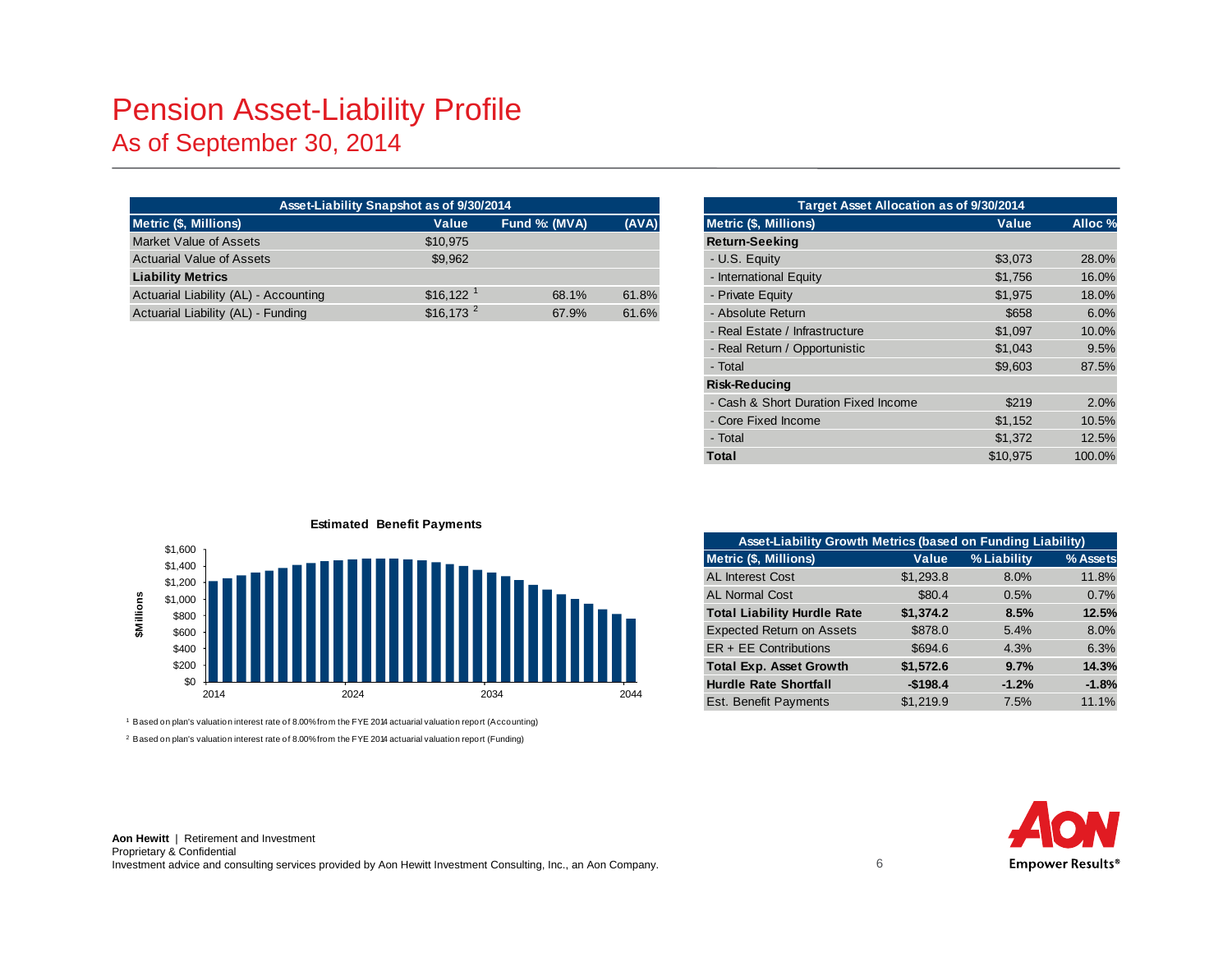## Pension Investment Analysis Risk/Reward Analysis



- The blue line represents various combinations of MSERS' return-seeking and risk-reducing allocations
- The green line is an "unconstrained" efficient frontier

#### **Key Takeaway:**

Current portfolio is well-diversified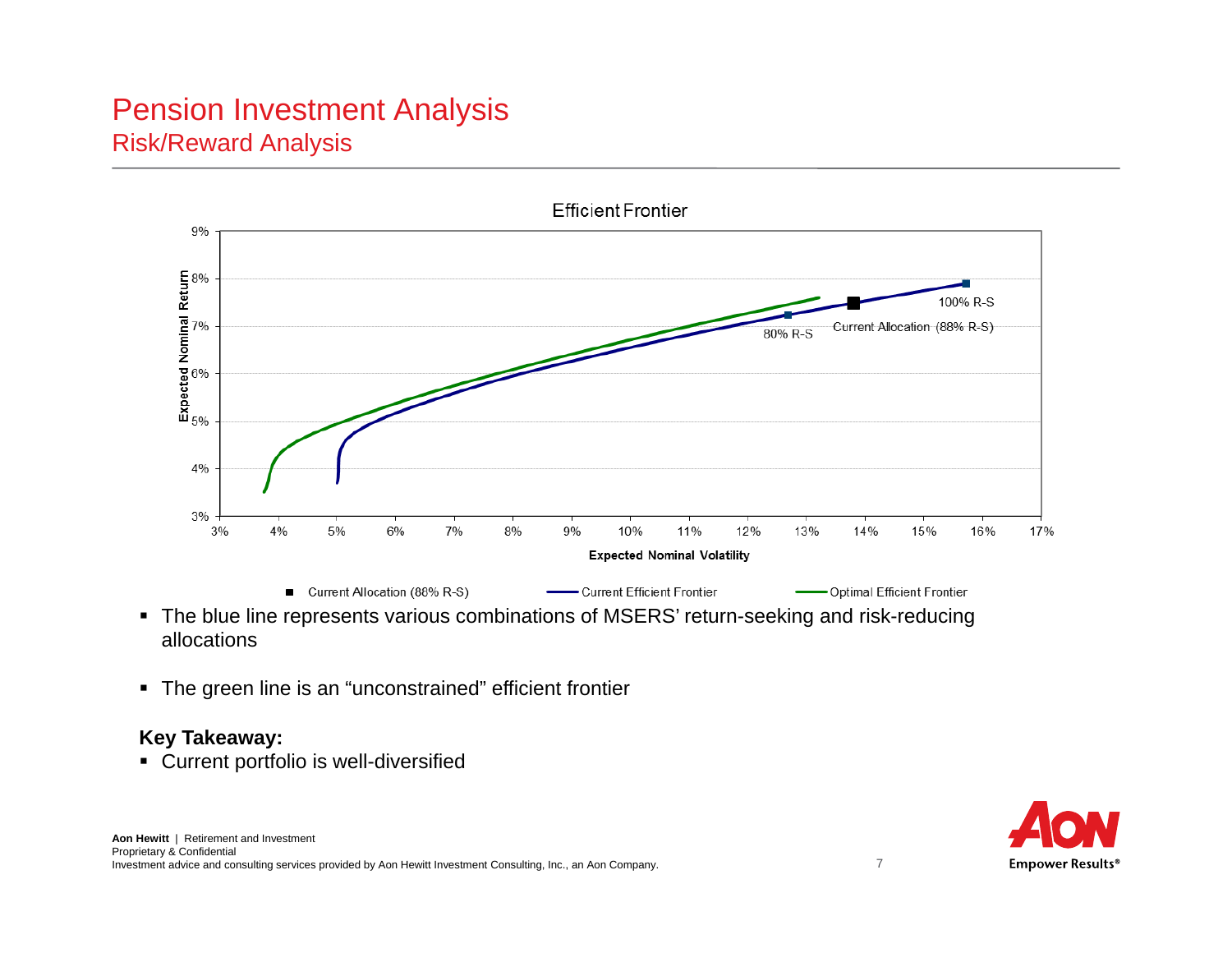## Pension Projection Analysis Gross Contributions (Employer + Employee Portions)



| <b>Strategy</b> |           | Current Allocation - 88% R-S $^{\prime}$ |           |           |           |           |  |  |  |  |
|-----------------|-----------|------------------------------------------|-----------|-----------|-----------|-----------|--|--|--|--|
| Year            | 9/30/2018 | 9/30/2023                                | 9/30/2028 | 9/30/2033 | 9/30/2038 | 9/30/2043 |  |  |  |  |
| 5th Percentile  | \$266     | \$30                                     | \$17      | \$10      | \$5       | \$3       |  |  |  |  |
| 25th Percentile | \$415     | \$137                                    | \$18      | \$10      | \$6       | \$3       |  |  |  |  |
| 50th Percentile | \$518     | \$494                                    | \$433     | \$219     | \$6       | \$3       |  |  |  |  |
| 75th Percentile | \$625     | \$781                                    | \$869     | \$983     | \$10      | \$4       |  |  |  |  |
| 95th Percentile | \$798     | \$1,112                                  | \$1,310   | \$1,654   | \$711     | \$464     |  |  |  |  |



#### **Key Takeaway:**

 $\blacksquare$ Contribution volatility will increase as the closed amortization period declines to immediate recognition

\* Projections assume constant 8.0% discount rate for pension liabilities for all investment policies studied

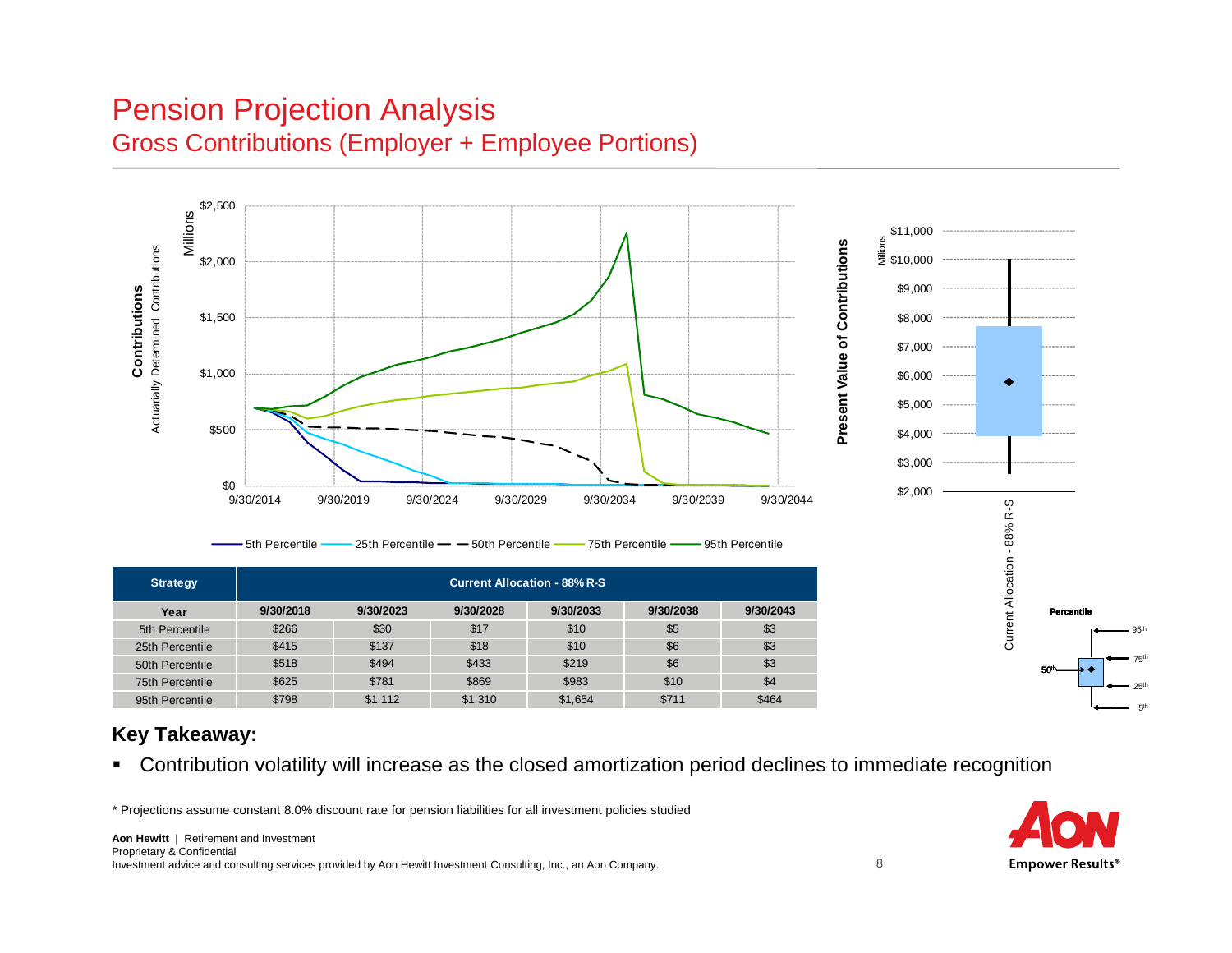## Pension Projection Analysis Gross Contributions (Employer + Employee Portions)

|            |       | 80% Return-Seeking                             |         | 88% Return-Seeking |       |                                                | 100% Return-Seeking |                                                |         |  |
|------------|-------|------------------------------------------------|---------|--------------------|-------|------------------------------------------------|---------------------|------------------------------------------------|---------|--|
| <b>FYE</b> |       | 5th Percentile 50th Percentile 95th Percentile |         |                    |       | 5th Percentile 50th Percentile 95th Percentile |                     | 5th Percentile 50th Percentile 95th Percentile |         |  |
| 2015       | \$695 | \$695                                          | \$695   | \$695              | \$695 | \$695                                          | \$695               | \$695                                          | \$695   |  |
| 2016       | \$654 | \$669                                          | \$687   | \$653              | \$669 | \$688                                          | \$652               | \$669                                          | \$689   |  |
| 2017       | \$573 | \$636                                          | \$709   | \$566              | \$634 | \$713                                          | \$556               | \$631                                          | \$723   |  |
| 2018       | \$400 | \$537                                          | \$700   | \$383              | \$532 | \$714                                          | \$356               | \$525                                          | \$743   |  |
| 2019       | \$299 | \$526                                          | \$781   | \$266              | \$518 | \$798                                          | \$211               | \$505                                          | \$834   |  |
| 2020       | \$191 | \$533                                          | \$869   | \$140              | \$522 | \$890                                          | \$53                | \$503                                          | \$920   |  |
| 2021       | \$63  | \$532                                          | \$951   | \$42               | \$516 | \$971                                          | \$41                | \$487                                          | \$1,008 |  |
| 2022       | \$37  | \$533                                          | \$1,005 | \$37               | \$514 | \$1,027                                        | \$37                | \$478                                          | \$1,063 |  |
| 2023       | \$33  | \$529                                          | \$1,057 | \$33               | \$506 | \$1,080                                        | \$33                | \$465                                          | \$1,112 |  |
| 2024       | \$30  | \$522                                          | \$1,092 | \$30               | \$494 | \$1,112                                        | \$29                | \$446                                          | \$1,151 |  |
| 2025       | \$26  | \$515                                          | \$1,132 | \$26               | \$487 | \$1,155                                        | \$26                | \$430                                          | \$1,189 |  |
| 2026       | \$24  | \$508                                          | \$1,176 | \$24               | \$472 | \$1,196                                        | \$23                | \$413                                          | \$1,227 |  |
| 2027       | \$21  | \$497                                          | \$1,213 | \$21               | \$459 | \$1,231                                        | \$21                | \$390                                          | \$1,269 |  |
| 2028       | \$19  | \$487                                          | \$1,248 | \$19               | \$440 | \$1,270                                        | \$19                | \$362                                          | \$1,306 |  |
| 2029       | \$17  | \$481                                          | \$1,288 | \$17               | \$433 | \$1,310                                        | \$17                | \$344                                          | \$1,344 |  |
| 2030       | \$15  | \$472                                          | \$1,342 | \$15               | \$410 | \$1,363                                        | \$15                | \$301                                          | \$1,390 |  |
| 2031       | \$13  | \$447                                          | \$1,387 | \$13               | \$382 | \$1,412                                        | \$13                | \$250                                          | \$1,440 |  |
| 2032       | \$12  | \$426                                          | \$1,438 | \$12               | \$353 | \$1,463                                        | \$12                | \$192                                          | \$1,481 |  |
| 2033       | \$11  | \$378                                          | \$1,512 | \$11               | \$284 | \$1,527                                        | \$11                | \$99                                           | \$1,566 |  |
| 2034       | \$10  | \$334                                          | \$1,636 | \$10               | \$219 | \$1,654                                        | \$10                | \$13                                           | \$1,694 |  |
| 2035       | \$9   | \$212                                          | \$1,832 | \$9                | \$47  | \$1,869                                        | \$9                 | \$9                                            | \$1,923 |  |
| 2036       | \$6   | \$19                                           | \$2,234 | \$6                | \$12  | \$2,257                                        | \$6                 | \$8                                            | \$2,296 |  |
| 2037       | \$7   | \$7                                            | \$795   | \$7                | \$7   | \$812                                          | \$7                 | \$7                                            | \$837   |  |
| 2038       | \$6   | \$7                                            | \$765   | \$6                | \$7   | \$774                                          | \$6                 | \$7                                            | \$782   |  |
| 2039       | \$5   | \$6                                            | \$701   | \$5                | \$6   | \$711                                          | \$5                 | \$6                                            | \$707   |  |
| 2040       | \$5   | \$5                                            | \$635   | \$5                | \$5   | \$637                                          | \$5                 | \$5                                            | \$640   |  |
| 2041       | \$4   | \$5                                            | \$609   | \$4                | \$5   | \$606                                          | \$4                 | \$5                                            | \$604   |  |
| 2042       | \$4   | \$4                                            | \$572   | \$4                | \$4   | \$564                                          | \$4                 | \$4                                            | \$547   |  |
| 2043       | \$3   | \$4                                            | \$514   | \$3                | \$4   | \$516                                          | \$3                 | \$4                                            | \$498   |  |
| 2044       | \$3   | \$3                                            | \$461   | \$3                | \$3   | \$464                                          | \$3                 | \$3                                            | \$451   |  |

**Empower Results®** 

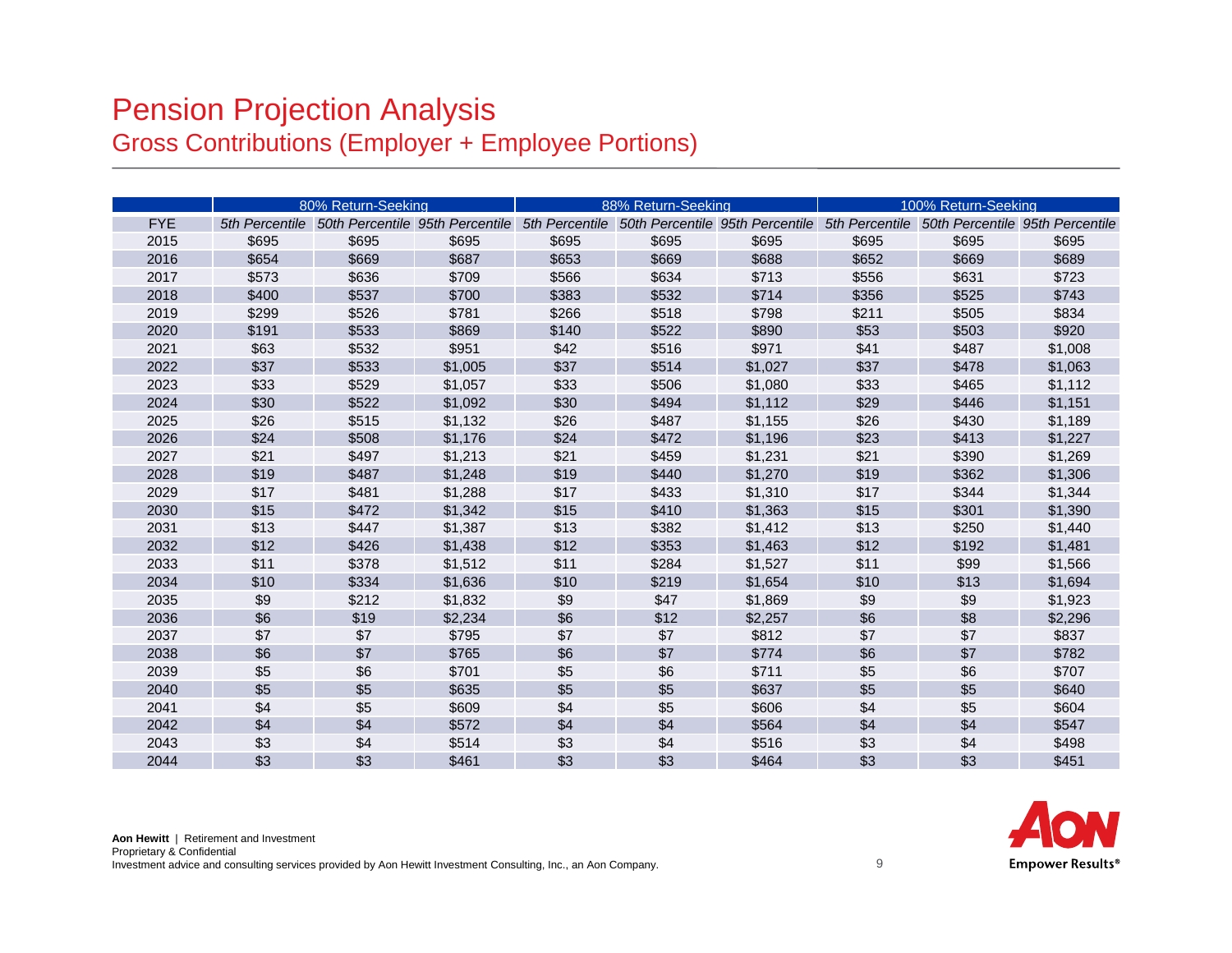## Pension Projection Analysis Market Value of Assets / Actuarial Liability Funded Ratio



5th Percentile

25th Percentile  $-$  50th Percentile  $-$ 75th Percentile  $-$ 95th Percentile

| <b>Strategy</b>        | <b>Current Allocation - 88% R-S</b> |           |           |           |           |           |  |  |  |
|------------------------|-------------------------------------|-----------|-----------|-----------|-----------|-----------|--|--|--|
| Year                   | 9/30/2019                           | 9/30/2024 | 9/30/2029 | 9/30/2034 | 9/30/2039 | 9/30/2044 |  |  |  |
| 5th Percentile         | 41%                                 | 37%       | 40%       | 57%       | 75%       | 79%       |  |  |  |
| 25th Percentile        | 58%                                 | 56%       | 60%       | 79%       | 100%      | 115%      |  |  |  |
| 50th Percentile        | 71%                                 | 75%       | 84%       | 104%      | 137%      | 197%      |  |  |  |
| <b>75th Percentile</b> | 86%                                 | 102%      | 123%      | 163%      | 257%      | 483%      |  |  |  |
| 95th Percentile        | 109%                                | 156%      | 241%      | 427%      | 908%      | 2137%     |  |  |  |
| Probability > 100%     | 13%                                 | 27%       | 40%       | 54%       | 75%       | 83%       |  |  |  |

#### **Key Takeaway:**

- n Contribution policy will close the funding shortfall and then asset returns will outpace the liability growth rate further driving up the funded ratio in our expected case
	- – Market values of assets do not contain the smoothing parameters of the actuarial value of assets resulting in wider dispersions of results



\* Projections assume constant 8.0% discount rate for pension liabilities for all investment policies studied

**Aon Hewitt** | Retirement and Investment

Proprietary & Confidential

Investment advice and consulting services provided by Aon Hewitt Investment Consulting, Inc., an Aon Company. 10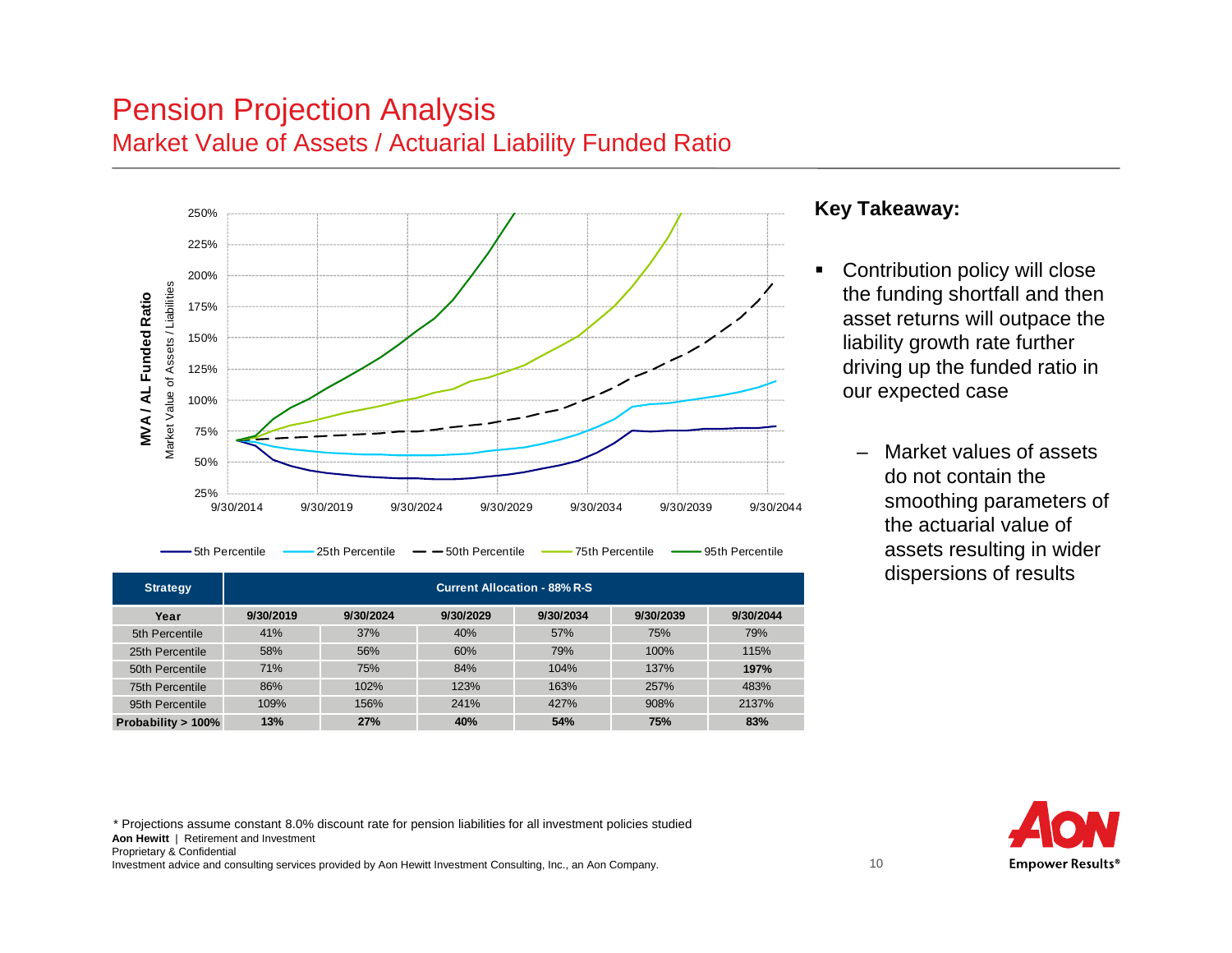## Pension Projection Analysis

5th Percentile

Net Outflow Analysis: (Benefit Payments less Contributions) / Market Value of Assets

25th Percentile  $-$  50th Percentile  $-$ 75th Percentile  $-$ 95th Percentile



#### **Key Takeaways:**

- $\blacksquare$  Net outflow will increase once the current amortization period expires
- $\blacksquare$  Allocations to illiquid assets will need to be monitored as the net outflow reaches higher levels

| <b>Strategy</b> | <b>Current Allocation - 88% R-S</b> |           |           |           |           |           |  |  |  |
|-----------------|-------------------------------------|-----------|-----------|-----------|-----------|-----------|--|--|--|
| Year            | 9/30/2018                           | 9/30/2023 | 9/30/2028 | 9/30/2033 | 9/30/2038 | 9/30/2043 |  |  |  |
| 5th Percentile  | 6%                                  | 5%        | 2%        | $-6%$     | 1%        | 1%        |  |  |  |
| 25th Percentile | 7%                                  | 7%        | 5%        | 2%        | 5%        | 3%        |  |  |  |
| 50th Percentile | 7%                                  | 8%        | 7%        | 6%        | 8%        | 7%        |  |  |  |
| 75th Percentile | 7%                                  | 8%        | 9%        | 9%        | 11%       | 11%       |  |  |  |
| 95th Percentile | 8%                                  | 10%       | 11%       | 11%       | 13%       | 14%       |  |  |  |

\* Projections assume constant 8.0% discount rate for pension liabilities for all investment policies studied

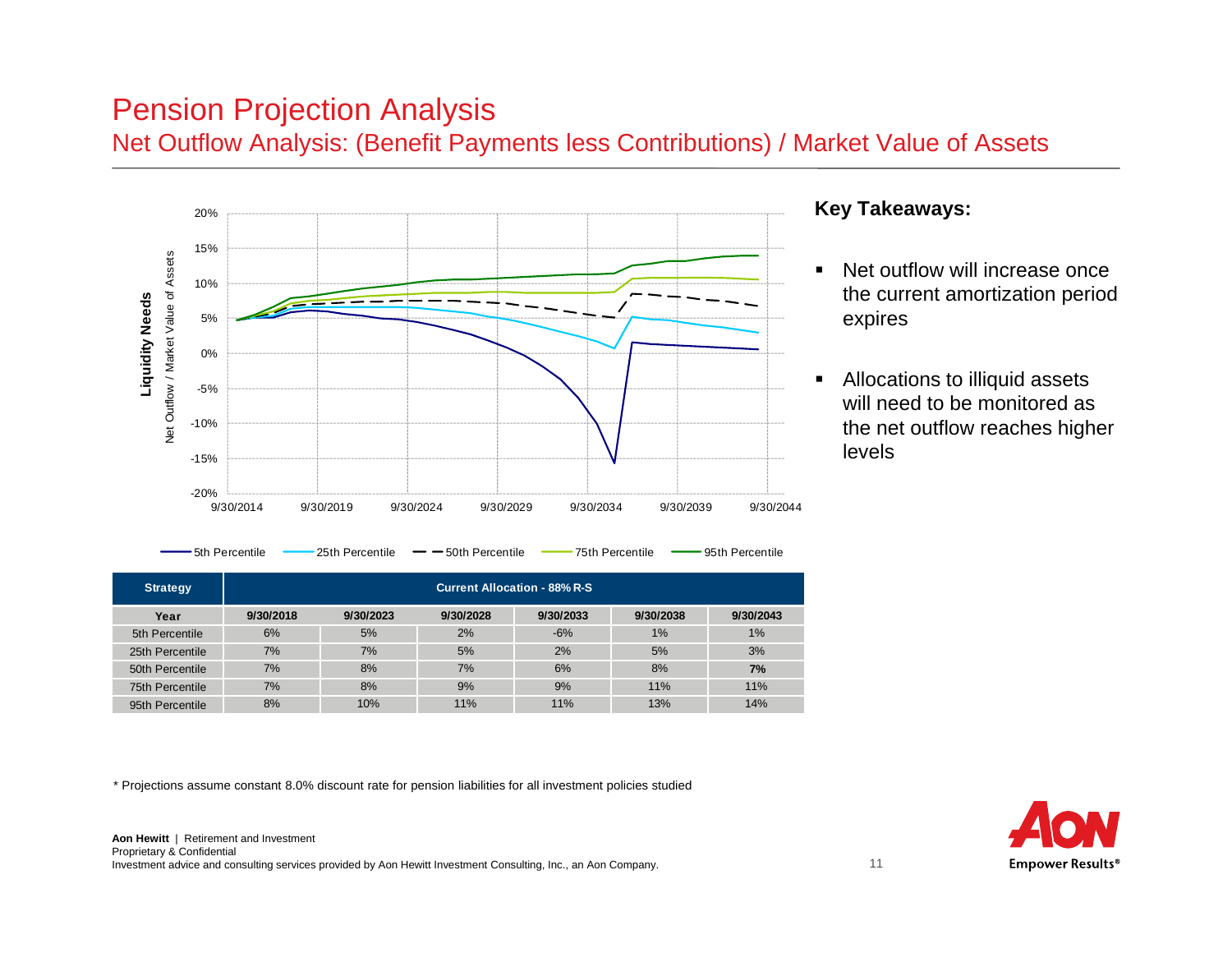## Pension Projection Analysis

Summary and Conclusions

| <b>All Scenarios</b>          | <b>30-year Economic</b><br><b>Cost</b> |                 |                 | <b>30-year Present Value</b><br>of Contributions | 30-year Ending<br><b>Funded Ratio (MVA / AL)</b> |                 |  |
|-------------------------------|----------------------------------------|-----------------|-----------------|--------------------------------------------------|--------------------------------------------------|-----------------|--|
| \$ millions                   | <b>Expected</b>                        | <b>Downside</b> | <b>Expected</b> | <b>Downside</b>                                  | <b>Expected</b>                                  | <b>Downside</b> |  |
| Current Allocation - 80% R-S  | \$5,575.6                              | \$9,820.9       | \$5,972.2       | \$9,926.4                                        | 172%                                             | 78%             |  |
| Current Allocation - 88% R-S  | \$5,294.6                              | \$9,884.3       | \$5,784.4       | \$10,027.2                                       | 197%                                             | 79%             |  |
| Current Allocation - 100% R-S | \$4,819.5                              | \$10,013.9      | \$5,498.7       | \$10,179.6                                       | 248%                                             | 79%             |  |

#### **Key Findings:**

- **MSERS** is projected to attain fully funded status in the 50<sup>th</sup> percentile outcome due in part to the contribution policy and then become overfunded while maintaining the existing asset allocation
- **Contribution rate is expected to decline over time**
- Adverse market conditions can lead to substantial risk in the plan contribution amount

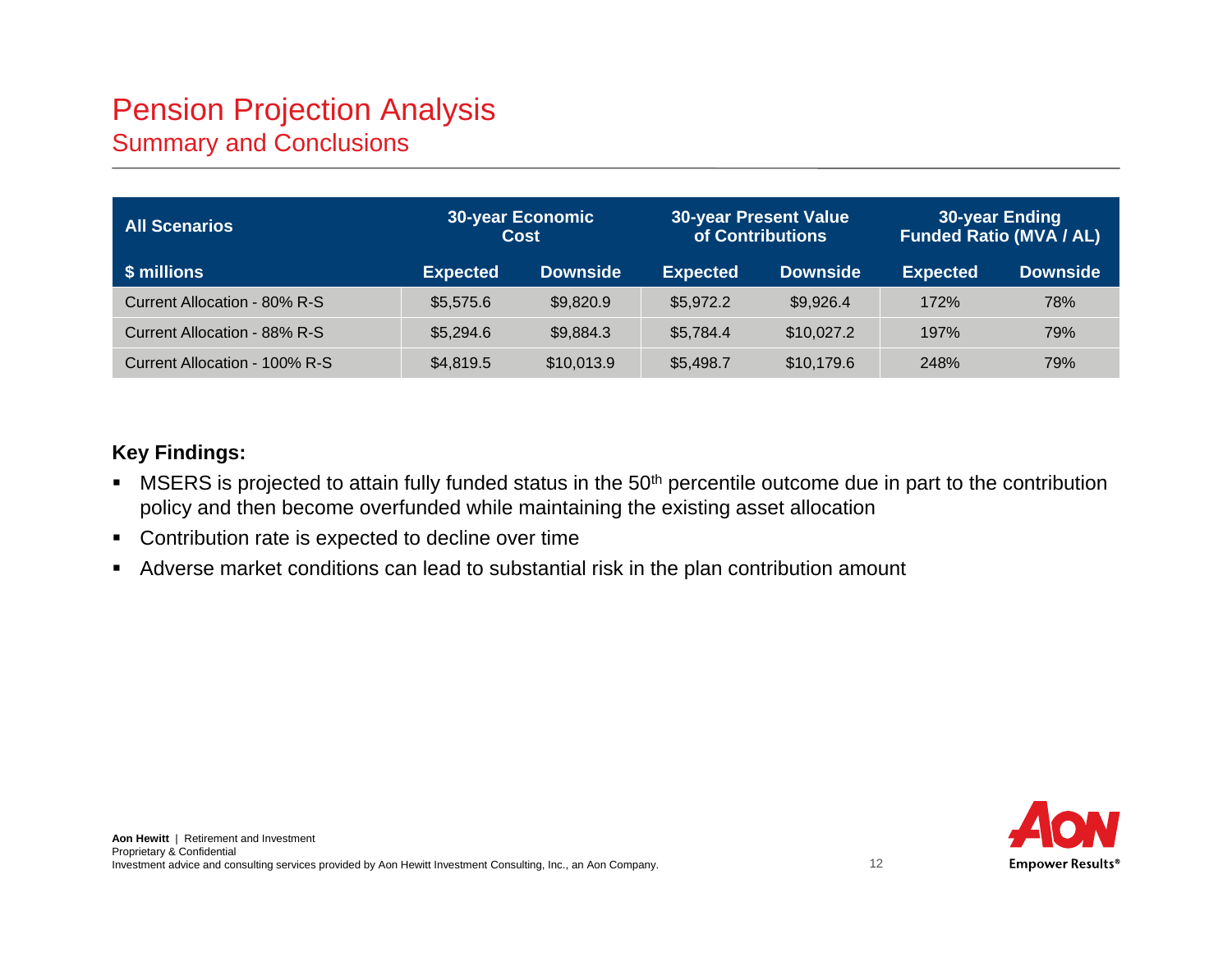## Additional Pension Analysis Impact of Changing the Actuarial Rate of Return Assumption



| <b>Strategy</b>        |           | <b>Return Assumption)</b> | Current Allocation - 88% R-S (8% Current Allocation - 88% R-S (7% |           | <b>Return Assumption)</b> |           |           | Current Allocation - 88% R-S (3%<br><b>Return Assumption)</b> |           |
|------------------------|-----------|---------------------------|-------------------------------------------------------------------|-----------|---------------------------|-----------|-----------|---------------------------------------------------------------|-----------|
| Year                   | 9/30/2023 | 9/30/2033                 | 9/30/2043                                                         | 9/30/2023 | 9/30/2033                 | 9/30/2043 | 9/30/2023 | 9/30/2033                                                     | 9/30/2043 |
| 5th Percentile         | \$30      | \$10                      | \$3                                                               | \$37      | \$12                      | \$4       | \$37      | \$12                                                          | \$4       |
| 25th Percentile        | \$137     | \$10                      | \$3                                                               | \$155     | \$12                      | \$4       | \$155     | \$12                                                          | \$4       |
| 50th Percentile        | \$494     | \$219                     | \$3                                                               | \$513     | \$13                      | \$4       | \$513     | \$13                                                          | \$4       |
| <b>75th Percentile</b> | \$781     | \$983                     | \$4                                                               | \$801     | \$832                     | \$4       | \$801     | \$832                                                         | \$4       |
| 95th Percentile        | \$1,112   | \$1,654                   | \$464                                                             | \$1.138   | \$1.592                   | \$361     | \$1.138   | \$1,592                                                       | \$361     |

#### **Key Takeaway:**

 Using a lower actuarial return assumption will increase the near-term contributions and mitigate asset losses that would otherwise be recognized in future contributions



**Empower Results®** 

**Present Value of Contributions**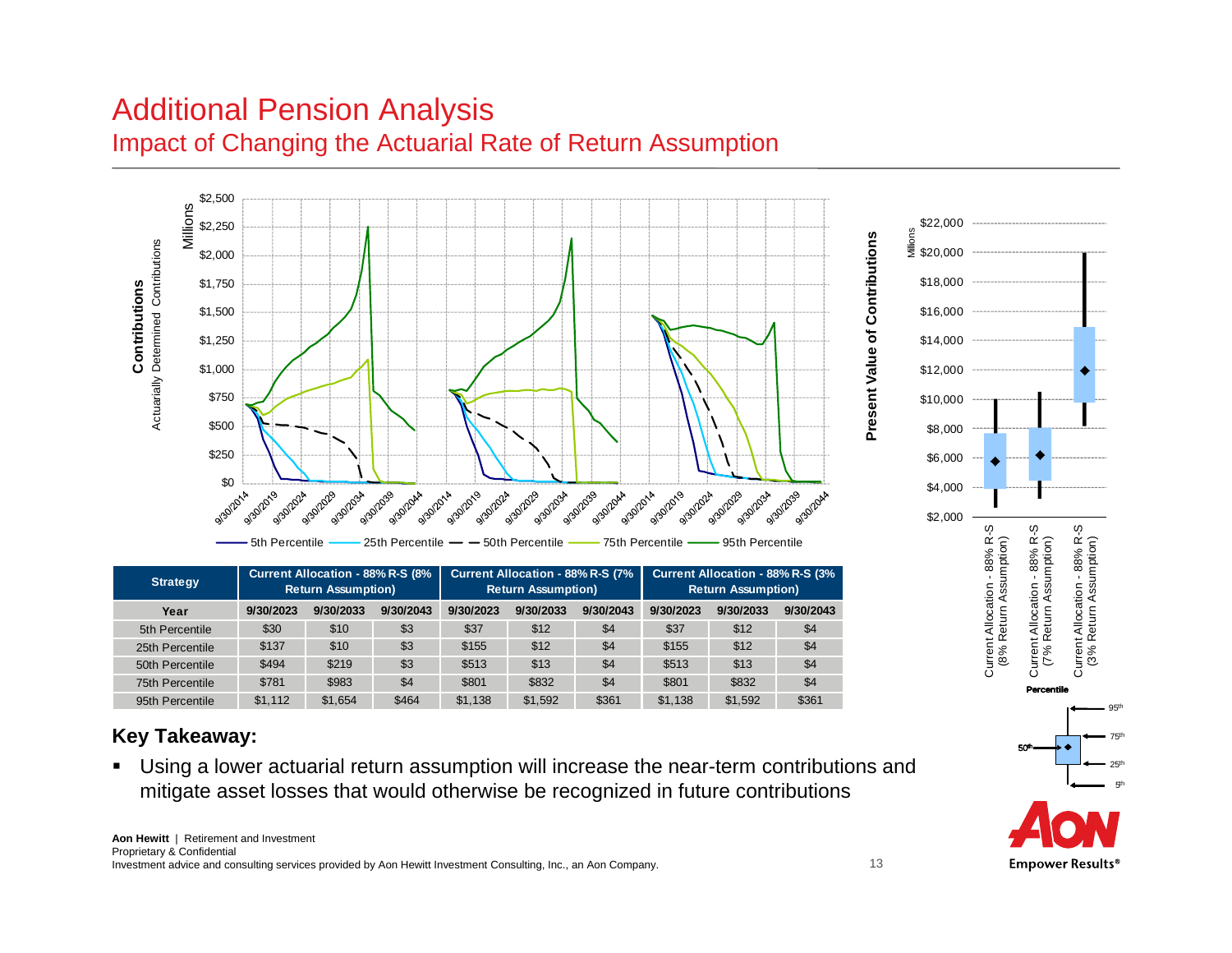## Asset-Liability Profile OPEB Plan Overview



#### Contributions & Funded Ratio

#### **Key Takeaways:**

- MSERS began funding more than pay-as-you-go costs in FYE 2012
- Based on the advanced funding, MSERS began utilizing an 8.00% actuarial discount rate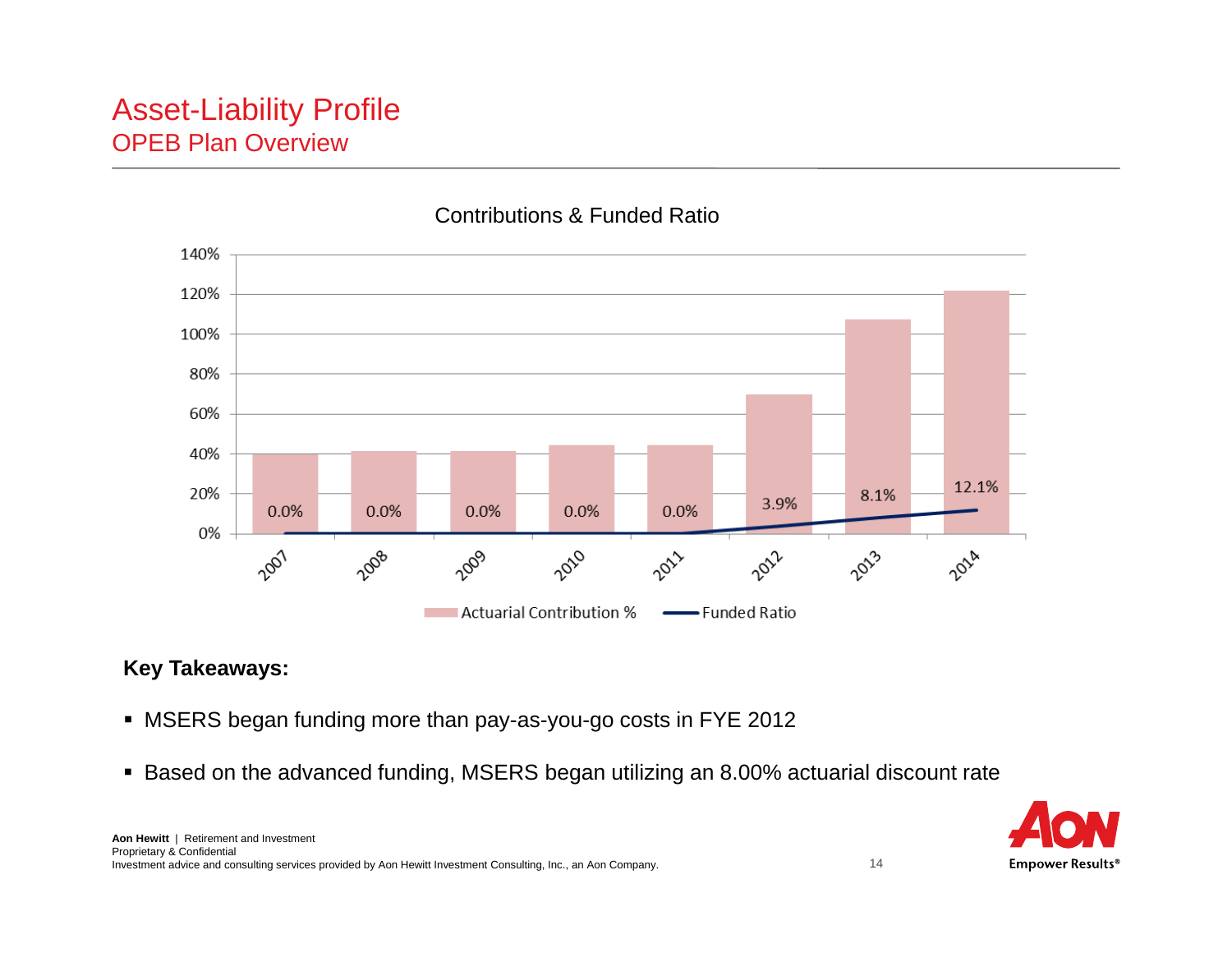## OPEB Asset-Liability Profile As of September 30, 2014

| Asset-Liability Snapshot as of 9/30/2014    |         |               | Target Asset Allocation as of 9/30/2014 |                        |       |         |
|---------------------------------------------|---------|---------------|-----------------------------------------|------------------------|-------|---------|
| <b>Metric (\$, Millions)</b>                | Value   | Fund %: (MVA) | (AVA)                                   | Metric (\$, Millions)  | Value | Alloc % |
| Market Value of Assets                      | \$1,058 |               |                                         | <b>Return-Seeking</b>  |       |         |
| <b>Actuarial Value of Assets</b>            | \$1,058 |               |                                         | - U.S. Equity          | \$296 | 28.0%   |
| <b>Liability Metrics</b>                    |         |               |                                         | - International Equity | \$169 | 16.0%   |
| Actuarial Liability (AL) - Entry Age Normal | \$8.749 | 12%           | 12%                                     | - Private Equity       | \$190 | 18.0%   |

| <b>Target Asset Allocation as of 9/30/2014</b> |              |         |  |  |  |  |  |  |
|------------------------------------------------|--------------|---------|--|--|--|--|--|--|
| <b>Metric (\$, Millions)</b>                   | <b>Value</b> | Alloc % |  |  |  |  |  |  |
| <b>Return-Seeking</b>                          |              |         |  |  |  |  |  |  |
| - U.S. Equity                                  | \$296        | 28.0%   |  |  |  |  |  |  |
| - International Equity                         | \$169        | 16.0%   |  |  |  |  |  |  |
| - Private Equity                               | \$190        | 18.0%   |  |  |  |  |  |  |
| - Absolute Return                              | \$63         | 6.0%    |  |  |  |  |  |  |
| - Real Estate / Infrastructure                 | \$106        | 10.0%   |  |  |  |  |  |  |
| - Real Return / Opportunistic                  | \$101        | 9.5%    |  |  |  |  |  |  |
| - Total                                        | \$926        | 87.5%   |  |  |  |  |  |  |
| <b>Risk-Reducing</b>                           |              |         |  |  |  |  |  |  |
| - Cash & Short Duration Fixed Income           | \$21         | 2.0%    |  |  |  |  |  |  |
| - Core Fixed Income                            | \$111        | 10.5%   |  |  |  |  |  |  |
| - Total                                        | \$132        | 12.5%   |  |  |  |  |  |  |
| Total                                          | \$1,058      | 100.0%  |  |  |  |  |  |  |



1 Based on plan's valuation interest rate of 8.00% from the FYE 2014 actuarial valuation report (Accounting)

| <b>Asset-Liability Growth Metrics</b> |         |             |          |  |  |  |  |  |  |
|---------------------------------------|---------|-------------|----------|--|--|--|--|--|--|
| <b>Metric (\$, Millions)</b>          | Value   | % Liability | % Assets |  |  |  |  |  |  |
| <b>AL Interest Cost</b>               | \$699.9 | 8.0%        | 66.2%    |  |  |  |  |  |  |
| <b>AL Normal Cost</b>                 | \$97.5  | 1.1%        | 9.2%     |  |  |  |  |  |  |
| <b>Total Liability Hurdle Rate</b>    | \$797.4 | 9.1%        | 75.4%    |  |  |  |  |  |  |
| <b>Expected Return on Assets</b>      | \$84.6  | 1.0%        | 8.0%     |  |  |  |  |  |  |
| $ER + EE$ Contributions               | \$647.5 | 7.4%        | 61.2%    |  |  |  |  |  |  |
| <b>Total Exp. Asset Growth</b>        | \$732.1 | 8.4%        | 69.2%    |  |  |  |  |  |  |
| <b>Hurdle Rate Shortfall</b>          | \$65.2  | 0.7%        | 6.2%     |  |  |  |  |  |  |
| Est. Benefit Payments                 | \$444.8 | 5.1%        | 42.0%    |  |  |  |  |  |  |

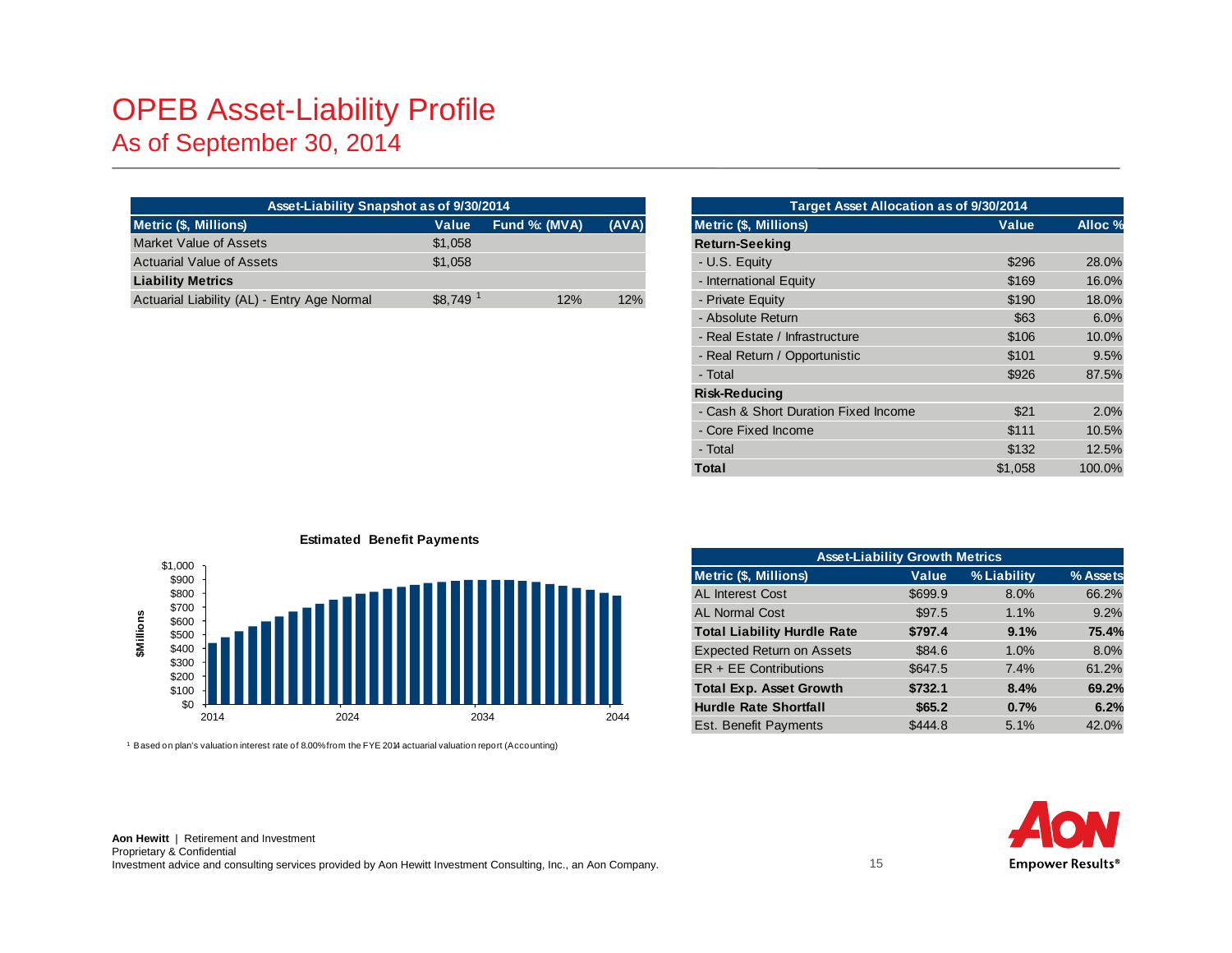## OPEB Projection Analysis Gross Contributions (Employer + Employee Portions)





| Strategy        |           |           |           | <b>Current Policy (88% R-S)</b> |           |           |
|-----------------|-----------|-----------|-----------|---------------------------------|-----------|-----------|
| Year            | 9/30/2018 | 9/30/2023 | 9/30/2028 | 9/30/2033                       | 9/30/2038 | 9/30/2043 |
| 5th Percentile  | \$659     | \$621     | \$400     | \$39                            | \$30      | \$24      |
| 25th Percentile | \$693     | \$746     | \$759     | \$524                           | \$31      | \$24      |
| 50th Percentile | \$716     | \$819     | \$952     | \$1,069                         | \$31      | \$24      |
| 75th Percentile | \$738     | \$881     | \$1,092   | \$1,519                         | \$174     | \$24      |
| 95th Percentile | \$768     | \$954     | \$1,254   | \$2,065                         | \$1,858   | \$1,357   |

# **9/30/2033 9/30/2038 9/30/2043 9/30/203** Current Policy (88% R-S) 50th **Percentile**

#### **Key Takeaway:**

Contribution volatility will increase as the closed amortization period declines to immediate recognition

\* Projections assume constant 8.0% discount rate for OPEB liabilities for all investment policies studied



95th 75th 25th 5th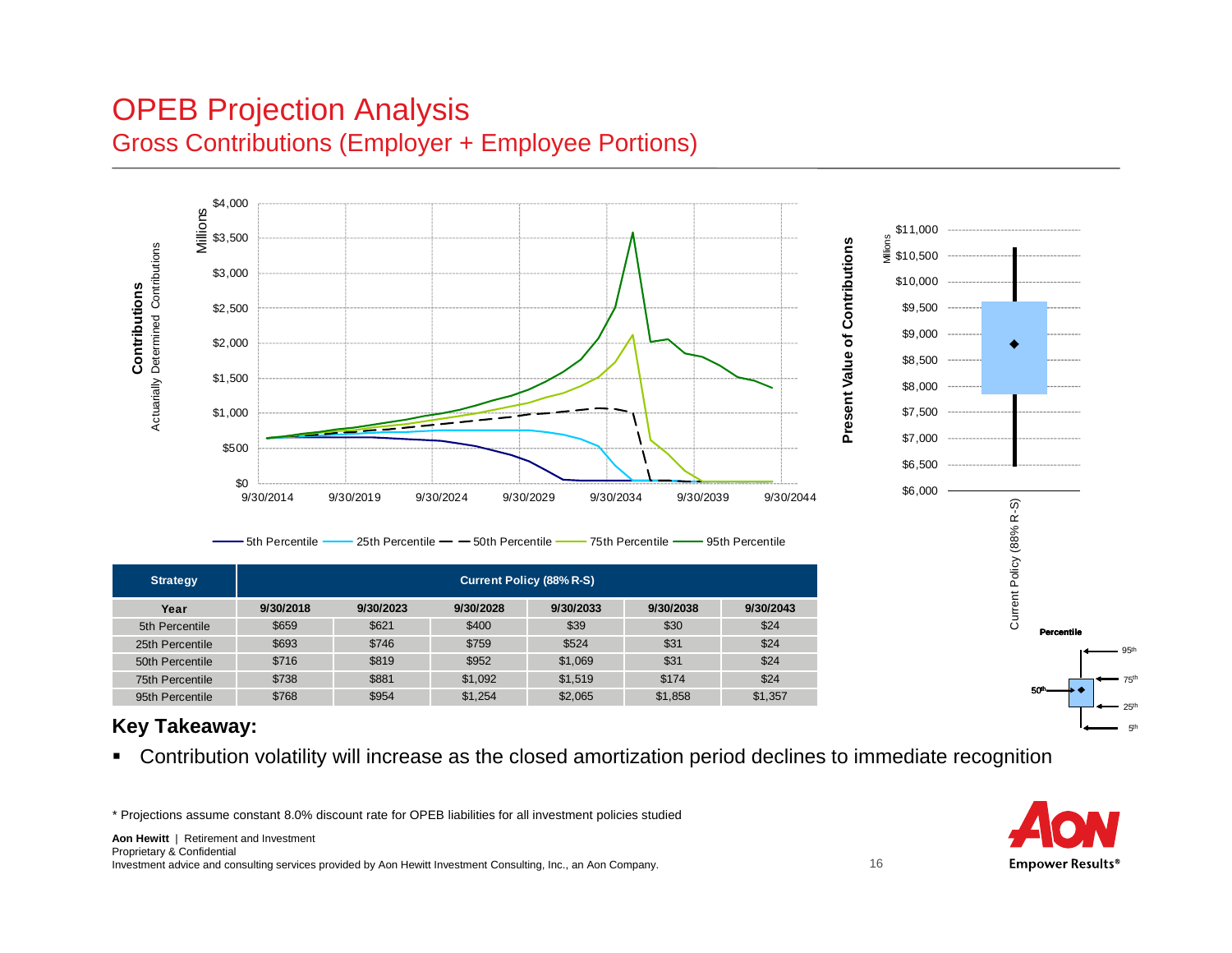## OPEB Projection Analysis

Summary and Conclusions

| <b>All Scenarios</b>     |                 | <b>30-year Economic</b><br><b>Cost</b> |                 | <b>30-year Present Value</b><br>of Contributions | 30-year Ending<br><b>Funded Ratio (MVA / AL)</b> |                 |  |  |  |  |
|--------------------------|-----------------|----------------------------------------|-----------------|--------------------------------------------------|--------------------------------------------------|-----------------|--|--|--|--|
| \$ millions              | <b>Expected</b> | <b>Downside</b>                        | <b>Expected</b> | <b>Downside</b>                                  | <b>Expected</b>                                  | <b>Downside</b> |  |  |  |  |
| 60% Return-Seeking       | \$9,019.3       | \$10.551.7                             | \$9.195.5       | \$10,566.1                                       | 112%                                             | 89%             |  |  |  |  |
| 80% Return-Seeking       | \$8,626.7       | \$10,557.4                             | \$8,904.2       | \$10,621.9                                       | 125%                                             | 88%             |  |  |  |  |
| Current Policy (88% R-S) | \$8,491.6       | \$10,567.5                             | \$8,807.0       | \$10,661.1                                       | 131%                                             | 88%             |  |  |  |  |
| 100% Return-Seeking      | \$8,245.7       | \$10,588.1                             | \$8,621.1       | \$10,718.5                                       | 142%                                             | 88%             |  |  |  |  |

#### **Key Findings:**

- **MSERS** is projected to attain fully funded status in the 50<sup>th</sup> percentile outcome due in part to the contribution policy and then become overfunded while maintaining the existing asset allocation
- Contributions will rise over the next 20 years due to the contribution policy and then decline once the plan moves to immediate recognition of (gains)/losses
- Adverse market conditions can lead to substantial risk in the plan contribution amount

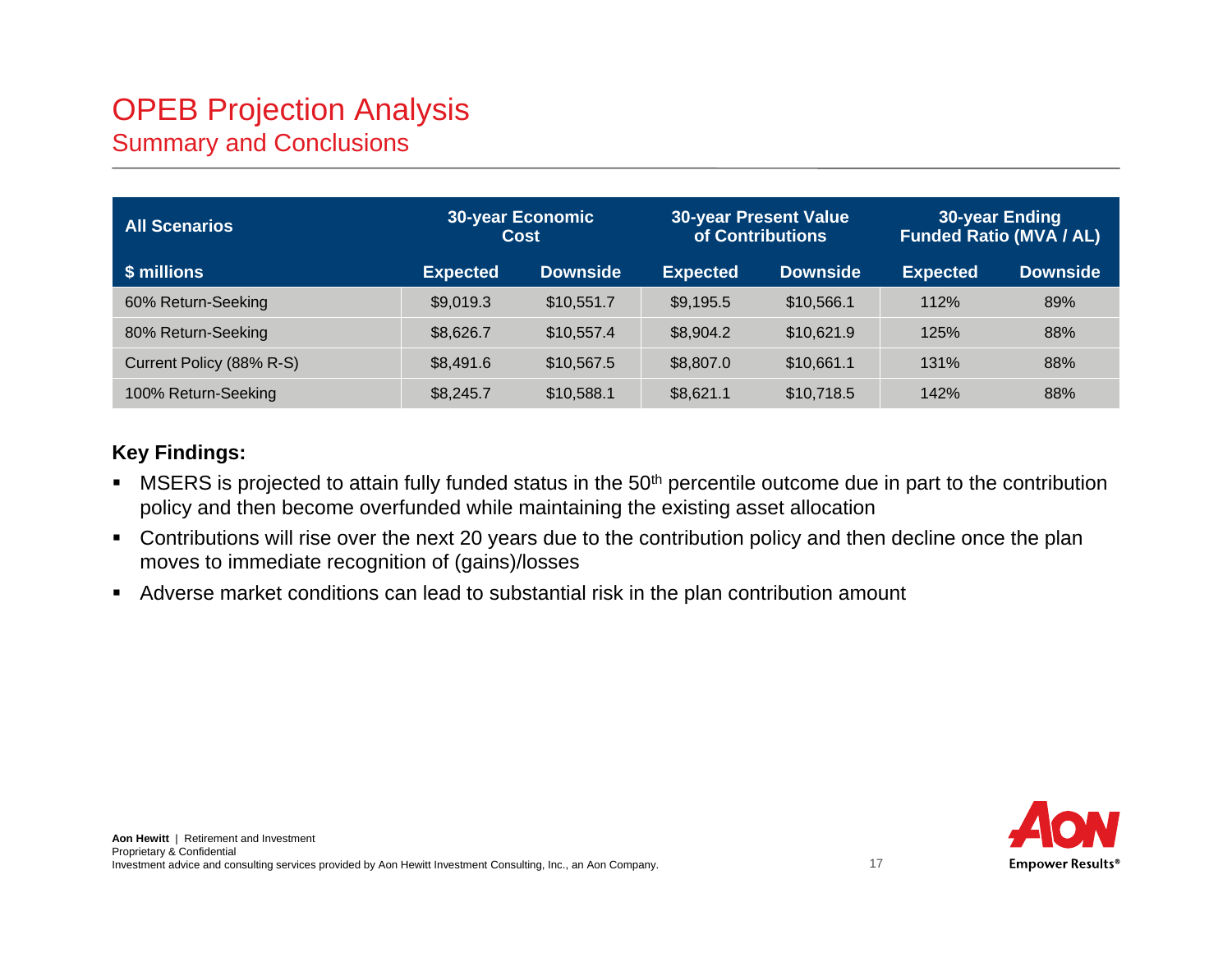

# **Appendix**

■ Assumptions

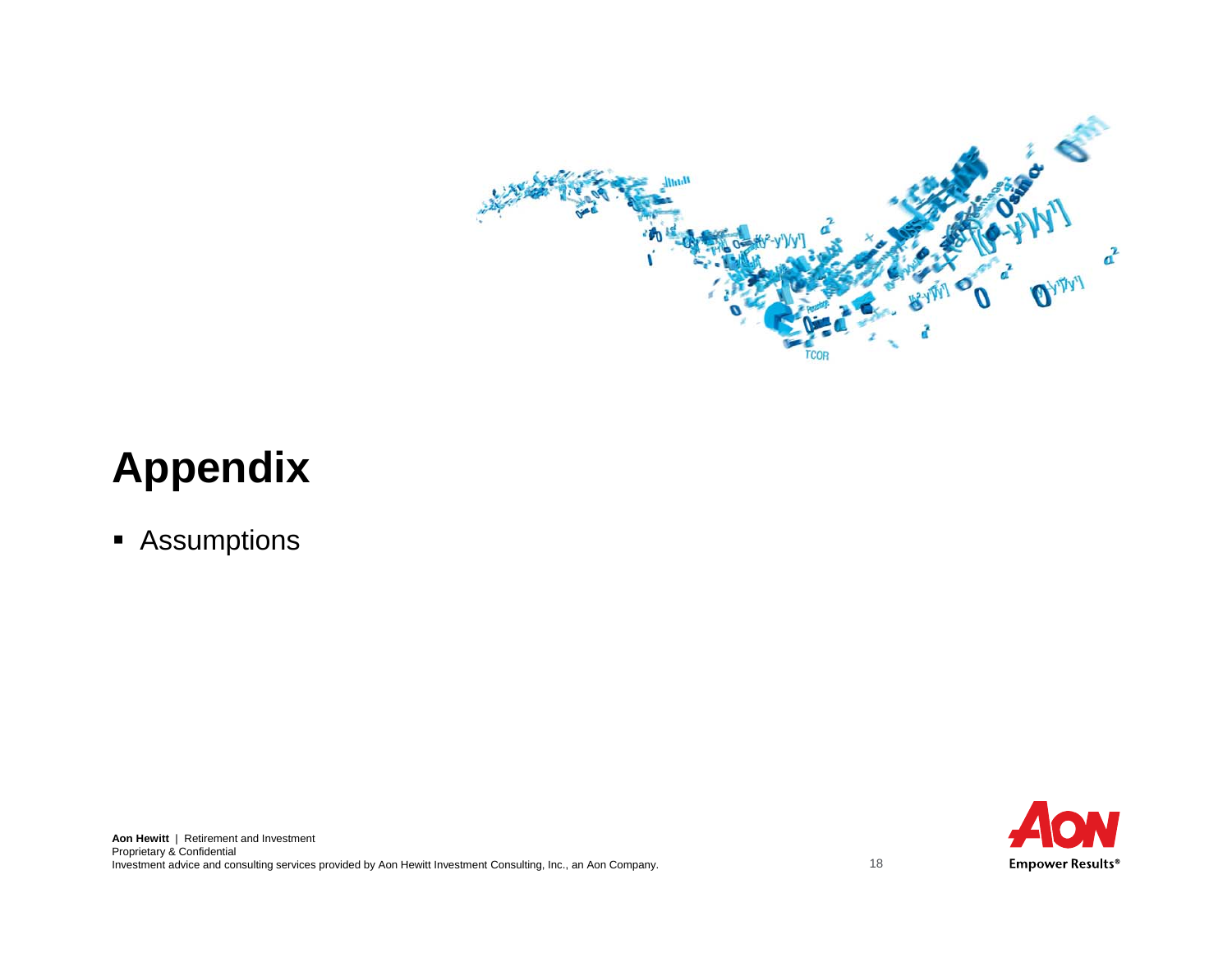## Review of Actuarial Assumptions and Methods (Pension)

- Actuarial Rate of Investment Return
	- 8.00%
- Asset Value
	- Fair market value of assets as of September 30, 2014
	- 4.96% net asset return from September 30, 2014 through June 30, 2015 was included in our analysis
- Asset Allocation
	- Real Estate / Infrastructure target allocation of 10% was modeled as 85% Core Real Estate and 15% **Infrastructure**
	- Real Return / Opportunistic target allocation of 9.5% was modeled as 33.3% Commodities, 33.3% Private Equity, and 33.3% Direct Hedge Funds
- Participant Data
	- Based on the September 30, 2014 actuarial valuation
- Г **Contributions** 
	- Participants contribute 4% of salary
	- MSERS contributes an actuarially determined amount comprised of the following:
		- Normal Cost
		- • Amortization of Unfunded Actuarial Liability using a closed, 22-year amortization period that will decrease to immediate recognition at expiry
		- •Early Retirement Incentive amortization payments (if applicable to projection year)
		- •Reduced for participant contributions

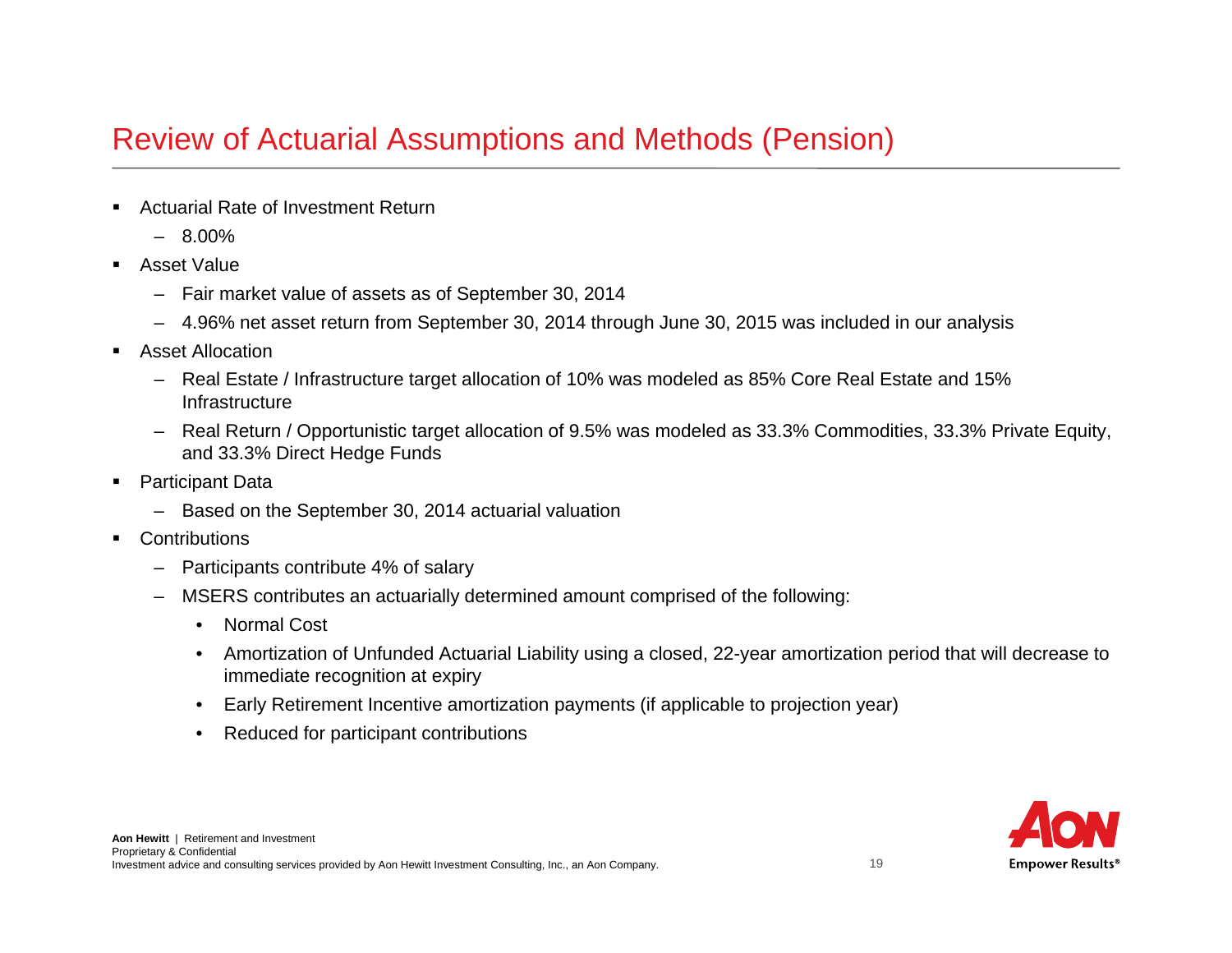## Review of Actuarial Assumptions and Methods (OPEB)

- Actuarial Rate of Investment Return
	- 8.00%
- Asset Value
	- Fair market value of assets as of September 30, 2014
	- 4.96% net asset return from September 30, 2014 through June 30, 2015 was included in our analysis
- Asset Allocation
	- Real Estate / Infrastructure target allocation of 10% was modeled as 85% Core Real Estate and 15% **Infrastructure**
	- Real Return / Opportunistic target allocation of 9.5% was modeled as 33.3% Commodities, 33.3% Private Equity, and 33.3% Direct Hedge Funds
- Participant Data
	- Based on the September 30, 2014 actuarial valuation
- Contributions
	- MSERS contributes an actuarially determined amount comprised of the following:
		- Normal Cost
		- Amortization of Unfunded Actuarial Liability using a closed, level percent, 22-year amortization period that will decrease to immediate recognition at expiry
- Salary Scale
	- 3.5%
- Price Inflation
	- 2.5%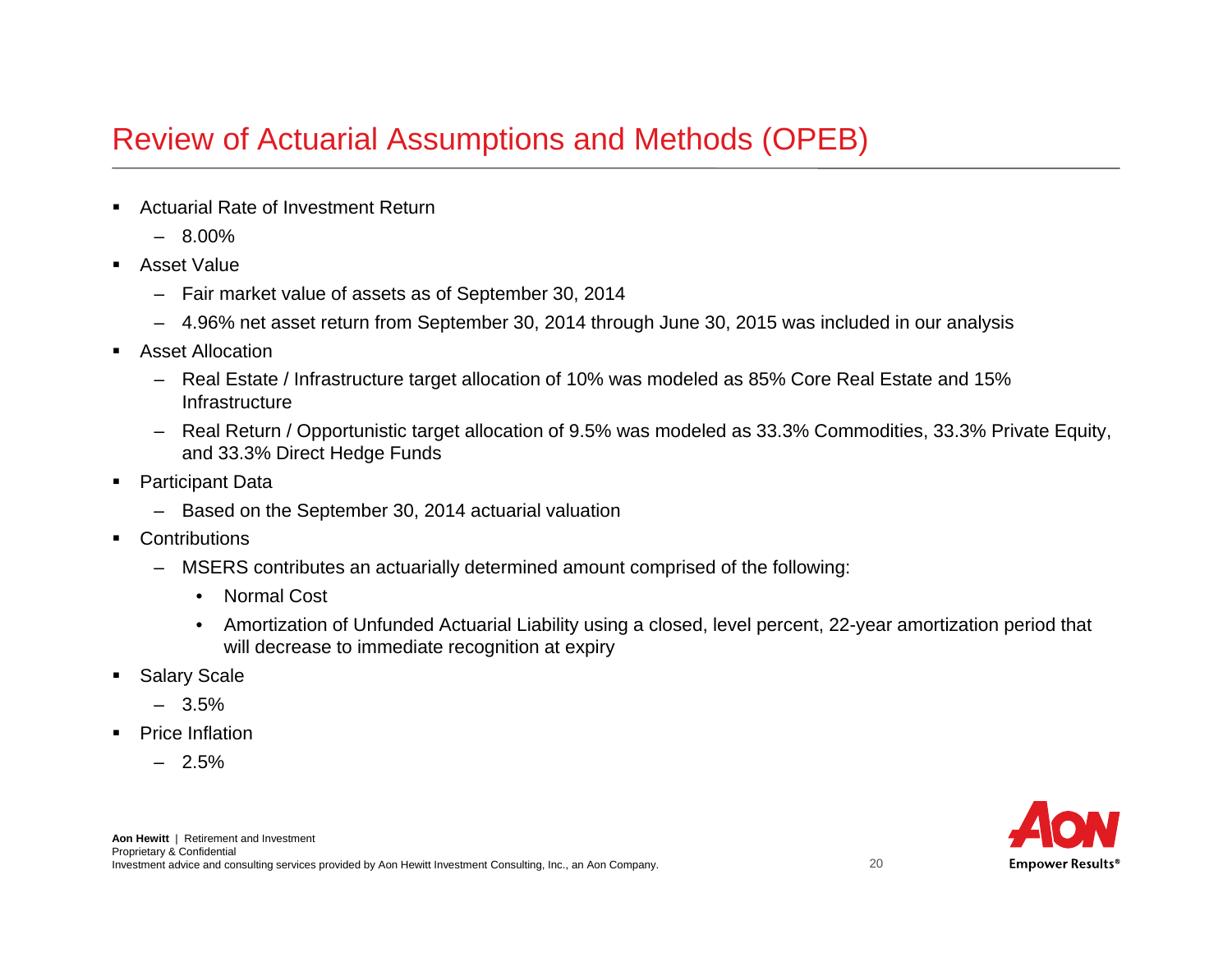## Review of Actuarial Assumptions and Methods (OPEB)

- Г Projected benefit payments were supplied by the Plan actuary, inclusive of the following assumptions:
	- Prescription Drug Plans
		- As of September 30, 2014 75% of retirees were assumed to be in an Employer Group Waiver Plan with the remaining 25% in a Medicare Part D Plan eligible for the Retiree Drug Subsidy (RDS) reimbursement
			- Because the impact of future RDS payments is not netted from the liability and projected benefit payments, additional contributions were assumed to represent future RDS payments
				- Per Towers Watson, MSERS received \$2.085M in RDS reimbursements during FYE 9/30/2014 when the Plan actuary's valuation assumption was 50% EGWP / 50% RDS
				- - For FYE 2015, with plan assumptions now 75% EGWP / 25% RDS, \$1.1M in expected RDS reimbursements was assumed, growing at 3.5% annually (the ultimate trend assumption)
	- Mortality Assumption
		- RP-2000 Combined Healthy Mortality Table, adjusted for mortality improvements to 2015 using projection scale BB
	- Health Care Cost Trend
		- 9.0% in Year 1 grading down to 3.5% in Year 10 and beyond
	- Opt-Out Assumption
		- 10% of future pension recipients were assumed to opt out of the retiree health care plan

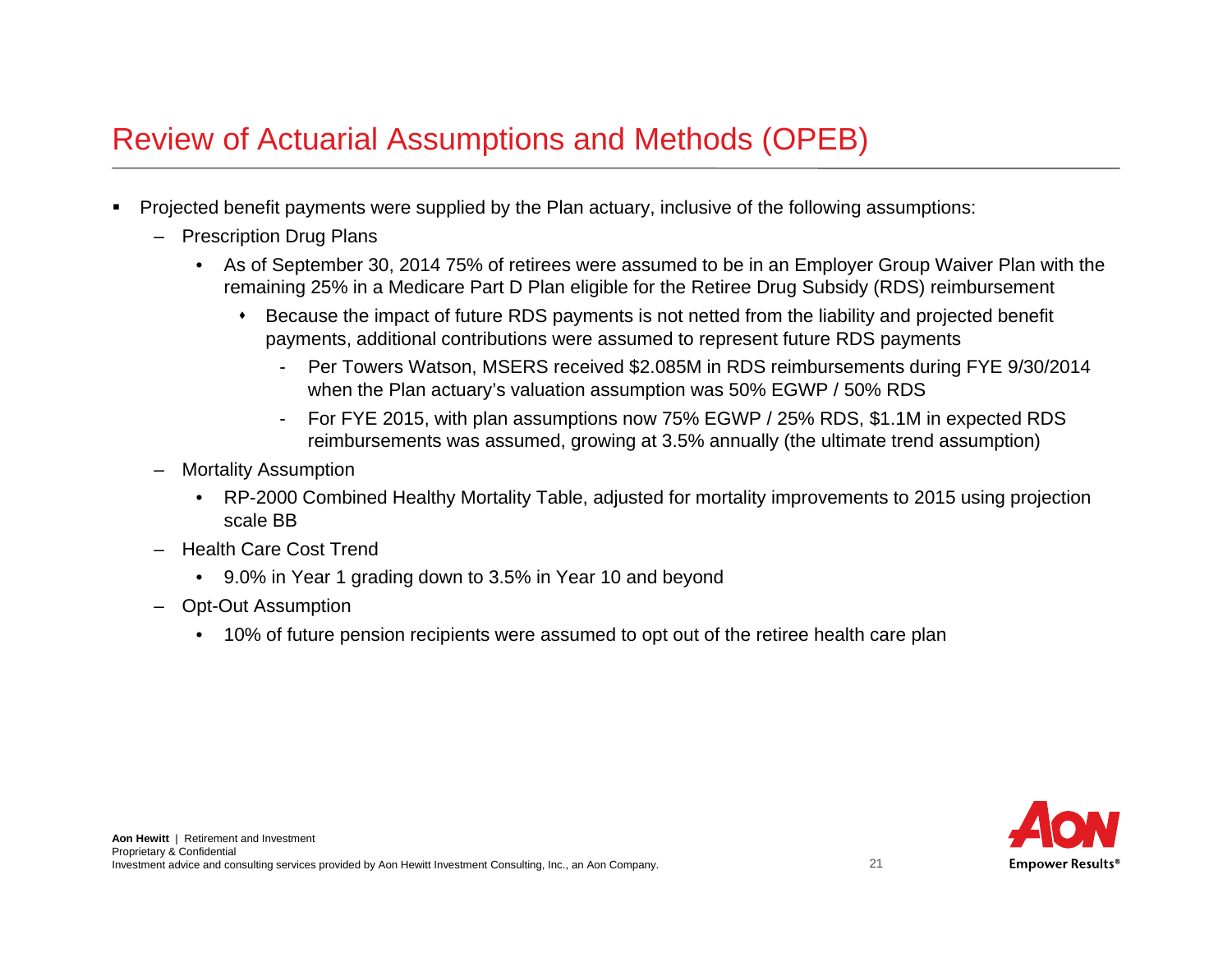## AHIC Capital Market Assumptions—Q3 2015 (30 Years)

|                 |                                                   |                     | Expected Real Expected Nominal Expected Nominal |            |
|-----------------|---------------------------------------------------|---------------------|-------------------------------------------------|------------|
|                 |                                                   | Return <sup>1</sup> | Return <sup>1</sup>                             | Volatility |
|                 | <b>Equity</b>                                     |                     |                                                 |            |
| 1               | Large Cap U.S. Equity                             | 4.3%                | 6.5%                                            | 17.5%      |
| $\overline{2}$  | Small Cap U.S. Equity                             | 4.8%                | 7.0%                                            | 23.5%      |
| 3               | <b>Global Equity</b>                              | 4.8%                | 7.0%                                            | 19.0%      |
| 4               | International Equity (Developed)                  | 4.6%                | 6.8%                                            | 20.5%      |
| 5               | <b>Emerging Markets Equity</b>                    | 5.9%                | 8.1%                                            | 30.5%      |
|                 | <b>Fixed Income</b>                               |                     |                                                 |            |
| 6               | Cash (Gov't)                                      | 0.7%                | 2.8%                                            | 1.5%       |
| $\overline{7}$  | Cash (LIBOR)                                      | 1.1%                | 3.2%                                            | 2.0%       |
| 8               | <b>TIPS</b>                                       | 1.1%                | 3.2%                                            | 4.5%       |
| 9               | Core Fixed Income                                 | 1.6%                | 3.7%                                            | 5.0%       |
| 10              | Short Gov't Bonds (2-Year Duration)               | 0.7%                | 2.8%                                            | 2.0%       |
| 11              | Short Corporate Bonds (2-Year Duration)           | 1.4%                | 3.5%                                            | 2.5%       |
|                 | 12 Intermediate Govt Bonds (4-Year Duration)      | 0.9%                | 3.0%                                            | 3.5%       |
|                 | 13 Intermediate Corporate Bonds (4-Year Duration) | 1.9%                | 4.0%                                            | 4.5%       |
| 14              | Long Duration Bonds - Gov't / Credit              | 2.1%                | 4.2%                                            | 11.5%      |
| 15              | Long Duration Bonds - Credit                      | 2.5%                | 4.7%                                            | 13.5%      |
|                 | 16 Long Duration Bonds - Gov't                    | 1.4%                | 3.5%                                            | 11.0%      |
| 17 <sup>2</sup> | 25-year Government Bond                           | 1.4%                | 3.5%                                            | 18.0%      |
| 18              | <b>High Yield Bonds</b>                           | 3.3%                | 5.5%                                            | 12.0%      |
|                 | 19 Bank Loans                                     | 2.6%                | 4.8%                                            | 7.5%       |
|                 | 20 Non-US Developed Bond (0% Hedged)              | 0.9%                | 3.0%                                            | 11.0%      |
| 21              | Non-US Developed Bond (50% Hedged)                | 1.1%                | 3.2%                                            | 6.5%       |
|                 | 22 Non-US Developed Bond (100% Hedged)            | 1.2%                | 3.3%                                            | 4.0%       |
|                 | 23 Emerging Market Bonds                          | 3.5%                | 5.7%                                            | 13.5%      |
|                 | 24 Emerging Market Bonds (Corporate USD)          | 3.1%                | 5.3%                                            | 11.5%      |
|                 | 25 Emerging Market Bonds (Sov. Local)             | 4.3%                | 6.5%                                            | 14.5%      |
|                 | <b>Alternatives</b>                               |                     |                                                 |            |
|                 | 26 Hedge Funds Universe <sup>2</sup>              | 3.3%                | 5.5%                                            | 10.0%      |
|                 | 27 Hedge Funds Buy List <sup>2</sup>              | 3.9%                | 6.1%                                            | 9.5%       |
|                 | 28 Direct Hedge Funds <sup>3</sup>                | 4.9%                | 7.1%                                            | $10.0\%$   |
|                 | 29 Real Estate (Broad Market)                     | 4.5%                | 6.7%                                            | 12.5%      |
|                 | <b>30</b> Core Real Estate                        | 3.6%                | 5.8%                                            | 11.5%      |
| 31              | Global REITs                                      | 4.4%                | 6.6%                                            | 19.0%      |
|                 | 32 Commodities                                    | 3.1%                | 5.3%                                            | 17.0%      |
|                 | 33 Private Equity                                 | 6.6%                | 8.8%                                            | 24.5%      |
|                 | 34 Infrastructure                                 | 5.2%                | 7.4%                                            | 14.5%      |
|                 | <b>Inflation</b>                                  |                     |                                                 |            |
|                 | 35 Inflation                                      | 0.0%                | 2.1%                                            | 1.5%       |

1 All expected returns are geometric (long-term compounded; rounded to the nearest decimal) and net of investment fees.

 $^2$  Represents diversified portfolio of Fund of funds investments (includes additional layer of fees at the FoF level).

<sup>3</sup> 'Represents diversified portfolio of Direct hedge fund investments.

**Aon Hewitt** | Retirement and Investment

Proprietary & Confidential

Investment advice and consulting services provided by Aon Hewitt Investment Consulting, Inc., an Aon Company. 22

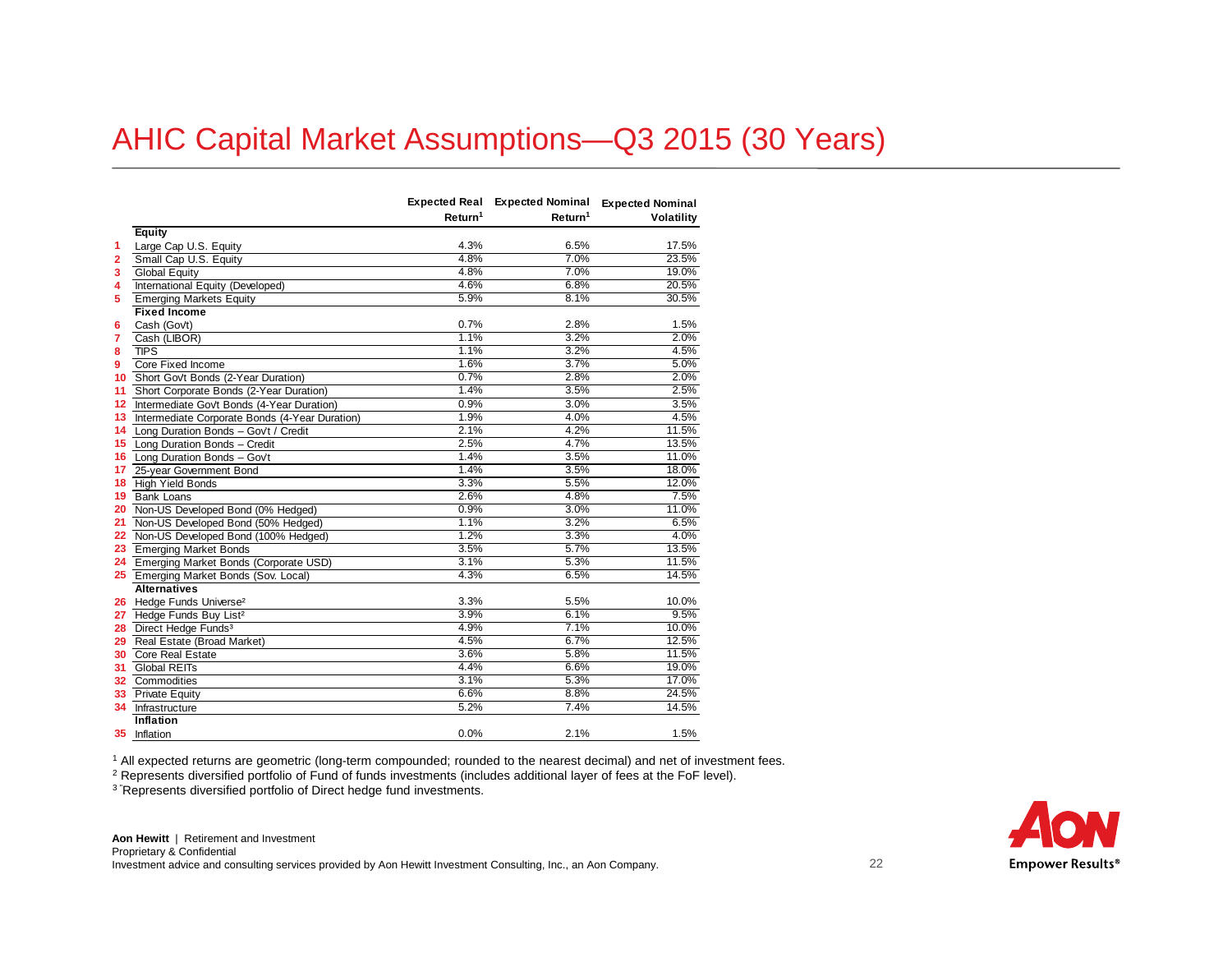## AHIC Capital Market Assumptions—Q3 2015 (30 Years)

|     | <b>Nominal Correlations</b>                    |         |         | з       |         |         |         |         | 8       |      | 10      | -11      | -12     | -13  | -14     | -15     | -16     | -17     | 18      | 19      | 20      | -21     | 22      | 23   | 24      | -25     | 26      | -27     | 28      | -29     | 30.     | -31     | 32.     | 33      | 34          |         |
|-----|------------------------------------------------|---------|---------|---------|---------|---------|---------|---------|---------|------|---------|----------|---------|------|---------|---------|---------|---------|---------|---------|---------|---------|---------|------|---------|---------|---------|---------|---------|---------|---------|---------|---------|---------|-------------|---------|
|     | Large Cap U.S. Equity                          | 1.00    | 0.92    | 0.95    | 0.79    | 0.80    | 0.08    | 0.08    | $-0.06$ | 0.06 | 0.03    | 0.10     | $-0.05$ | 0.10 | 0.00    | 0.09    | $-0.12$ | $-0.13$ | 0.58    | 0.41    | $-0.04$ | $-0.03$ | 0.00    | 0.42 | 0.39    | 0.44    | 0.60    | 0.48    | 0.60    | 0.40    | 0.39    | 0.66    | 0.30    | 0.70    | 0.38        | 0.04    |
|     | Small Cap U.S. Equity                          | 0.92    | 1.00    | 0.87    | 0.73    | 0.73    | 0.06    | 0.06    | $-0.06$ | 0.05 | 0.02    | 0.09     | $-0.06$ | 0.09 | $-0.01$ | 0.08    | $-0.12$ | $-0.12$ | 0.54    | 0.38    | $-0.03$ | $-0.03$ | $-0.01$ | 0.38 | 0.35    | 0.39    | 0.55    | 0.44    | 0.55    | 0.38    | 0.36    | 0.61    | 0.26    | 0.66    | 0.36        | 0.03    |
|     | Global Equity                                  | 0.95    | 0.87    | 1.00    | 0.93    | 0.90    | 0.07    | 0.07    | $-0.06$ | 0.06 | 0.02    | 0.09     | $-0.06$ | 0.10 | 0.00    | 0.10    | $-0.12$ | $-0.13$ | 0.63    | 0.42    | 0.17    | 0.15    | $-0.01$ | 0.46 | 0.44    | 0.55    | 0.60    | 0.48    | 0.59    | 0.41    | 0.39    | 0.64    | 0.39    | 0.67    | 0.37        | 0.06    |
|     | International Equity (Developed)               | 0.79    | 0.73    | 0.93    | 1.00    | 0.84    | 0.03    | 0.03    | $-0.05$ | 0.05 | 0.00    | 0.06     | $-0.06$ | 0.08 | 0.00    | 0.09    | $-0.10$ | $-0.11$ | 0.56    | 0.37    | 0.40    | 0.34    | $-0.02$ | 0.42 | 0.41    | 0.57    | 0.52    | 0.42    | 0.52    | 0.37    | 0.35    | 0.54    | 0.43    | 0.57    | 0.32        | 0.07    |
|     | <b>Emerging Markets Equity</b>                 | 0.80    | 0.73    | 0.90    | 0.84    | 1.00    | 0.06    | 0.06    | $-0.05$ | 0.08 | 0.02    | 0.09     | $-0.06$ | 0.12 | 0.01    | 0.13    | $-0.12$ | $-0.13$ | 0.66    | 0.44    | 0.22    | 0.19    | 0.00    | 0.49 | 0.46    | 0.55    | 0.54    | 0.43    | 0.54    | 0.37    | 0.36    | 0.54    | 0.35    | 0.58    | 0.32        | 0.06    |
|     | Cash (Gov't)                                   | 0.08    | 0.06    | 0.07    | 0.03    | 0.06    | 1.00    | 0.98    | 0.43    | 0.49 | 0.92    | 0.80     | 0.65    | 0.51 | 0.22    | 0.18    | 0.24    | 0.15    | 0.12    | 0.05    | 0.12    | 0.30    | 0.64    | 0.16 | 0.08    | 0.00    | $-0.04$ | $-0.03$ | $-0.04$ | 0.14    | 0.15    | 0.08    | 0.20    | 0.09    | 0.11        | 0.46    |
|     | Cash (LIBOR)                                   | 0.08    | 0.06    | 0.07    | 0.03    | 0.06    | 0.98    | 1.00    | 0.42    | 0.49 | 0.91    | 0.80     | 0.64    | 0.52 | 0.22    | 0.19    | 0.23    | 0.15    | 0.13    | 0.06    | 0.12    | 0.30    | 0.63    | 0.17 | 0.08    | 0.00    | $-0.03$ | $-0.02$ | $-0.03$ | 0.13    | 0.15    | 0.08    | 0.19    | 0.08    | 0.11        | 0.45    |
|     | <b>TIPS</b>                                    | $-0.06$ | $-0.06$ | $-0.06$ | $-0.05$ | $-0.05$ | 0.43    | 0.42    | 1.00    | 0.48 | 0.56    | 0.48     | 0.57    | 0.45 | 0.29    | 0.25    | 0.30    | 0.22    | 0.10    | $-0.09$ | 0.07    | 0.13    | 0.22    | 0.13 | 0.04    | $-0.02$ | $-0.11$ | $-0.09$ | $-0.11$ | 0.02    | 0.02    | $-0.03$ | 0.17    | $-0.05$ | 0.00        | 0.40    |
|     | Core Fixed Income                              | 0.06    | 0.05    | 0.06    | 0.05    | 0.08    | 0.49    | 0.49    | 0.48    | 1.00 | 0.69    | 0.77     | 0.87    | 0.95 | 0.84    | 0.85    | 0.74    | 0.64    | 0.36    | 0.13    | 0.19    | 0.34    | 0.61    | 0.52 | 0.27    | 0.16    | 0.07    | 0.05    | 0.07    | 0.07    | 0.08    | 0.06    | 0.08    | 0.05    | 0.06        | 0.14    |
|     | Short Gov't Bonds (2-Year Duration)            | 0.03    | 0.02    | 0.02    | 0.00    | 0.02    | 0.92    | 0.91    | 0.56    | 0.69 | 1.00    | 0.86     | 0.87    | 0.68 | 0.39    | 0.32    | 0.42    | 0.29    | 0.12    | $-0.08$ | 0.15    | 0.33    | 0.67    | 0.21 | 0.09    | 0.01    | $-0.12$ | $-0.10$ | $-0.12$ | 0.11    | 0.12    | 0.05    | 0.18    | 0.04    | 0.08        | 0.44    |
|     | Short Corporate Bonds (2-Year Duration)        | 0.10    | 0.09    | 0.09    | 0.06    | 0.09    | 0.80    | 0.80    | 0.48    | 0.77 | 0.86    | 1.00     | 0.75    | 0.87 | 0.42    | 0.43    | 0.35    | 0.24    | 0.30    | 0.22    | 0.15    | 0.32    | 0.62    | 0.39 | 0.22    | 0.11    | 0.07    | 0.06    | 0.07    | 0.13    | 0.14    | 0.10    | 0.16    | 0.10    | 0.11        | 0.36    |
| 12  | Intermediate Gov't Bonds (4-Year Duration)     | $-0.05$ | $-0.06$ | $-0.06$ | $-0.06$ | $-0.06$ | 0.65    | 0.64    | 0.57    | 0.87 | 0.87    | 0.75     | 1.00    | 0.76 | 0.69    | 0.59    | 0.75    | 0.62    | 0.05    | $-0.26$ | 0.18    | 0.35    | 0.64    | 0.23 | 0.06    | $-0.01$ | $-0.23$ | $-0.18$ | $-0.22$ | 0.04    | 0.05    | $-0.02$ | 0.10    | $-0.04$ | $0.02$ 0.25 |         |
| 13. | Intermediate Corporate Bonds (4-Year Duration) | 0.10    | 0.09    | 0.10    | 0.08    | 0.12    | 0.51    | 0.52    | 0.45    | 0.95 | 0.68    | 0.87     | 0.76    | 1.00 | 0.70    | 0.75    | 0.56    | 0.46    | 0.42    | 0.31    | 0.17    | 0.32    | 0.57    | 0.55 | 0.31    | 0.19    | 0.17    | 0.13    | 0.17    | 0.10    | 0.10    | 0.09    | 0.09    | 0.09    | 0.09        | 0.18    |
| 14  | Long Duration Bonds - Gov't / Credit           | 0.00    | $-0.01$ | 0.00    | 0.00    | 0.01    | 0.22    | 0.22    | 0.29    | 0.84 | 0.39    | 0.42     | 0.69    | 0.70 | 1.00    | 0.96    | 0.94    | 0.92    | 0.19    | $-0.05$ | 0.17    | 0.30    | 0.51    | 0.40 | 0.17    | 0.10    | $-0.01$ | $-0.01$ | $-0.01$ | 0.02    | 0.02    | 0.00    | $-0.02$ | 0.00    | 0.01        | $-0.09$ |
| 15  | Long Duration Bonds - Credit                   | 0.09    | 0.08    | 0.10    | 0.09    | 0.13    | 0.18    | 0.19    | 0.25    | 0.85 | 0.32    | 0.43     | 0.59    | 0.75 | 0.96    | 1.00    | 0.80    | 0.78    | 0.42    | 0.21    | 0.16    | 0.28    | 0.47    | 0.56 | 0.31    | 0.21    | 0.18    | 0.14    | 0.18    | 0.06    | 0.06    | 0.07    | $-0.01$ | 0.08    | 0.06        | $-0.08$ |
| 16. | Long Duration Bonds - Gov't                    | $-0.12$ | $-0.12$ | $-0.12$ | $-0.10$ | $-0.12$ | 0.24    | 0.23    | 0.30    | 0.74 | 0.42    | 0.35     | 0.75    | 0.56 | 0.94    | 0.80    | 1.00    | 0.97    | $-0.11$ | $-0.35$ | 0.17    | 0.30    | 0.51    | 0.16 | $-0.02$ | $-0.04$ | $-0.24$ | $-0.20$ | $-0.24$ | $-0.04$ | $-0.03$ | $-0.08$ | $-0.04$ | $-0.10$ | $-0.04$     | $-0.10$ |
| -17 | 25-year Government Bond                        | $-0.13$ | $-0.12$ | $-0.13$ | $-0.11$ | $-0.13$ | 0.15    | 0.15    | 0.22    | 0.64 | 0.29    | 0.24     | 0.62    | 0.46 | 0.92    | 0.78    | 0.97    | 1.00    | $-0.14$ | $-0.33$ | 0.15    | 0.26    | 0.45    | 0.13 | $-0.04$ | $-0.05$ | $-0.22$ | $-0.18$ | $-0.22$ | $-0.05$ | $-0.05$ | $-0.08$ | $-0.07$ | $-0.11$ | $-0.05$     | $-0.16$ |
| 18  | High Yield Bonds                               | 0.58    | 0.54    | 0.63    | 0.56    | 0.66    | 0.12    | 0.13    | 0.10    | 0.36 | 0.12    | 0.30     | 0.05    | 0.42 | 0.19    | 0.42    | $-0.11$ | $-0.14$ | 1.00    | 0.76    | 0.16    | 0.17    | 0.10    | 0.75 | 0.63    | 0.57    | 0.64    | 0.51    | 0.63    | 0.26    | 0.25    | 0.40    | 0.35    | 0.44    | 0.25        | 0.17    |
| 19  | Bank Loans                                     | 0.41    | 0.38    | 0.42    | 0.37    | 0.44    | 0.05    | 0.06    | $-0.09$ | 0.13 | $-0.08$ | 0.22     | $-0.26$ | 0.31 | $-0.05$ | 0.21    | $-0.35$ | $-0.33$ | 0.76    | 1.00    | 0.05    | 0.05    | 0.00    | 0.46 | 0.55    | 0.44    | 0.69    | 0.55    | 0.68    | 0.17    | 0.17    | 0.28    | 0.15    | 0.30    | 0.17        | 0.07    |
| 20  | Non-US Developed Bond (0% Hedged)              | $-0.04$ | $-0.03$ | 0.17    | 0.40    | 0.22    | 0.12    | 0.12    | 0.07    | 0.19 | 0.15    | 0.15     | 0.18    | 0.17 | 0.17    | 0.16    | 0.17    | 0.15    | 0.16    | 0.05    | 1.00    | 0.96    | 0.31    | 0.22 | 0.21    | 0.50    | 0.03    | 0.02    | 0.03    | 0.00    | 0.00    | $-0.02$ | 0.43    | $-0.01$ | 0.02        | 0.14    |
| 21  | Non-US Developed Bond (50% Hedged)             | $-0.03$ | $-0.03$ | 0.15    | 0.34    | 0.19    | 0.30    | 0.30    | 0.13    | 0.34 | 0.33    | 0.32     | 0.35    | 0.32 | 0.30    | 0.28    | 0.30    | 0.26    | 0.17    | 0.05    | 0.96    | 1.00    | 0.57    | 0.26 | 0.22    | 0.45    | 0.01    | 0.00    | 0.01    | 0.02    | 0.02    | $-0.01$ | 0.40    | 0.00    | 0.03        | 0.18    |
| 22  | Non-US Developed Bond (100% Hedged)            | 0.00    | $-0.01$ | $-0.01$ | $-0.02$ | 0.00    | 0.64    | 0.63    | 0.22    | 0.61 | 0.67    | 0.62     | 0.64    | 0.57 | 0.51    | 0.47    | 0.51    | 0.45    | 0.10    | 0.00    | 0.31    | 0.57    | 1.00    | 0.25 | 0.12    | 0.08    | $-0.04$ | $-0.03$ | $-0.04$ | 0.06    | 0.07    | 0.02    | 0.09    | 0.01    | 0.05        | 0.19    |
| 23  | Emerging Market Bonds                          | 0.42    | 0.38    | 0.46    | 0.42    | 0.49    | 0.16    | 0.17    | 0.13    | 0.52 | 0.21    | 0.39     | 0.23    | 0.55 | 0.40    | 0.56    | 0.16    | 0.13    | 0.75    | 0.46    | 0.22    | 0.26    | 0.25    | 1.00 | 0.72    | 0.64    | 0.53    | 0.42    | 0.52    | 0.18    | 0.18    | 0.28    | 0.21    | 0.30    | 0.17        | 0.07    |
| 24  | Emerging Market Bonds (Corporate USD)          | 0.39    | 0.35    | 0.44    | 0.41    | 0.46    | 0.08    | 0.08    | 0.04    | 0.27 | 0.09    | 0.22     | 0.06    | 0.31 | 0.17    | 0.31    | $-0.02$ | $-0.04$ | 0.63    | 0.55    | 0.21    | 0.22    | 0.12    | 0.72 | 1.00    | 0.62    | 0.56    | 0.44    | 0.56    | 0.15    | 0.15    | 0.25    | 0.25    | 0.26    | 0.15        | 0.08    |
| 25  | Emerging Market Bonds (Sov. Local)             | 0.44    | 0.39    | 0.55    | 0.57    | 0.55    | 0.00    | 0.00    | $-0.02$ | 0.16 | 0.01    | 0.11     | $-0.01$ | 0.19 | 0.10    | 0.21    | $-0.04$ | $-0.05$ | 0.57    | 0.44    | 0.50    | 0.45    | 0.08    | 0.64 | 0.62    | 1.00    | 0.46    | 0.37    | 0.46    | 0.10    | 0.10    | 0.27    | 0.42    | 0.18    | 0.11        | 0.00    |
| 26  | Hedge Funds Universe <sup>2</sup>              | 0.60    | 0.55    | 0.60    | 0.52    | 0.54    | $-0.04$ | $-0.03$ | $-0.11$ | 0.07 | $-0.12$ | 0.07     | $-0.23$ | 0.17 | $-0.01$ | 0.18    | $-0.24$ | $-0.22$ | 0.64    | 0.69    | 0.03    | 0.01    | $-0.04$ | 0.53 | 0.56    | 0.46    | 1.00    | 0.72    | 0.99    | 0.24    | 0.23    | 0.40    | 0.27    | 0.42    | 0.23        | 0.03    |
| 27  | Hedge Funds Buy List <sup>2</sup>              | 0.48    | 0.44    | 0.48    | 0.42    | 0.43    | $-0.03$ | $-0.02$ | $-0.09$ | 0.05 | $-0.10$ | 0.06     | $-0.18$ | 0.13 | $-0.01$ | 0.14    | $-0.20$ | $-0.18$ | 0.51    | 0.55    | 0.02    | 0.00    | $-0.03$ | 0.42 | 0.44    | 0.37    | 0.72    | 1.00    | 0.71    | 0.19    | 0.19    | 0.33    | 0.22    | 0.33    | 0.18        | 0.03    |
| 28  | Direct Hedge Funds <sup>3</sup>                | 0.60    | 0.55    | 0.59    | 0.52    | 0.54    | $-0.04$ | $-0.03$ | $-0.11$ | 0.07 | $-0.12$ | 0.07     | $-0.22$ | 0.17 | $-0.01$ | 0.18    | $-0.24$ | $-0.22$ | 0.63    | 0.68    | 0.03    | 0.01    | $-0.04$ | 0.52 | 0.56    | 0.46    | 0.99    | 0.71    | 1.00    | 0.24    | 0.23    | 0.40    | 0.27    | 0.41    | 0.23        | 0.03    |
| 29  | Real Estate (Broad Market)                     | 0.40    | 0.38    | 0.41    | 0.37    | 0.37    | 0.14    | 0.13    | 0.02    | 0.07 | 0.11    | 0.13     | 0.04    | 0.10 | 0.02    | 0.06    | $-0.04$ | $-0.05$ | 0.26    | 0.17    | 0.00    | 0.02    | 0.06    | 0.18 | 0.15    | 0.10    | 0.24    | 0.19    | 0.24    | 1.00    | 0.96    | 0.50    | 0.08    | 0.35    | 0.20        | 0.07    |
| 30  | Core Real Estate                               | 0.39    | 0.36    | 0.39    | 0.35    | 0.36    | 0.15    | 0.15    | 0.02    | 0.08 | 0.12    | 0.14     | 0.05    | 0.10 | 0.02    | 0.06    | $-0.03$ | $-0.05$ | 0.25    | 0.17    | 0.00    | 0.02    | 0.07    | 0.18 | 0.15    | 0.10    | 0.23    | 0.19    | 0.23    | 0.96    | 1.00    | 0.47    | 0.08    | 0.33    | 0.19        | 0.08    |
| 31  | Global REITs                                   | 0.66    | 0.61    | 0.64    | 0.54    | 0.54    | 0.08    | 0.08    | $-0.03$ | 0.06 | 0.05    | $0.10 -$ | $-0.02$ | 0.09 | 0.00    | 0.07    | $-0.08$ | $-0.08$ | 0.40    | 0.28    | $-0.02$ | $-0.01$ | 0.02    | 0.28 | 0.25    | 0.27    | 0.40    | 0.33    | 0.40    | 0.50    | 0.47    | 1.00    | 0.19    | 0.48    | 0.27        | 0.04    |
| 32  | Commodities                                    | 0.30    | 0.26    | 0.39    | 0.43    | 0.35    | 0.20    | 0.19    | 0.17    | 0.08 | 0.18    | 0.16     | 0.10    | 0.09 | $-0.02$ | $-0.01$ | $-0.04$ | $-0.07$ | 0.35    | 0.15    | 0.43    | 0.40    | 0.09    | 0.21 | 0.25    | 0.42    | 0.27    | 0.22    | 0.27    | 0.08    | 0.08    | 0.19    | 1.00    | 0.10    | 0.08        | 0.41    |
| 33  | Private Equity                                 | 0.70    | 0.66    | 0.67    | 0.57    | 0.58    | 0.09    | 0.08    | $-0.05$ | 0.05 | 0.04    | 0.10     | $-0.04$ | 0.09 | 0.00    | 0.08    | $-0.10$ | $-0.11$ | 0.44    | 0.30    | $-0.01$ | 0.00    | 0.01    | 0.30 | 0.26    | 0.18    | 0.42    | 0.33    | 0.41    | 0.35    | 0.33    | 0.48    | 0.10    | 1.00    | 0.33        | 0.05    |
| 34  | Infrastructure                                 | 0.38    | 0.36    | 0.37    | 0.32    | 0.32    | 0.11    | 0.11    | 0.00    | 0.06 | 0.08    | 0.11     | 0.02    | 0.09 | 0.01    | 0.06    | $-0.04$ | $-0.05$ | 0.25    | 0.17    | 0.02    | 0.03    | 0.05    | 0.17 | 0.15    | 0.11    | 0.23    | 0.18    | 0.23    | 0.20    | 0.19    | 0.27    | 0.08    | 0.33    | 1.00        | 0.06    |
|     | 35 Inflation                                   | 0.04    | 0.03    | 0.06    | 0.07    | 0.06    | 0.46    | 0.45    | 0.40    | 0.14 | 0.44    | 0.36     | 0.25    | 0.18 | $-0.09$ | $-0.08$ | $-0.10$ | $-0.16$ | 0.17    | 0.07    | 0.14    | 0.18    | 0.19    | 0.07 | 0.08    | 0.00    | 0.03    | 0.03    | 0.03    | 0.07    | 0.08    | 0.04    | 0.41    | 0.05    | 0.06        | 1.00    |

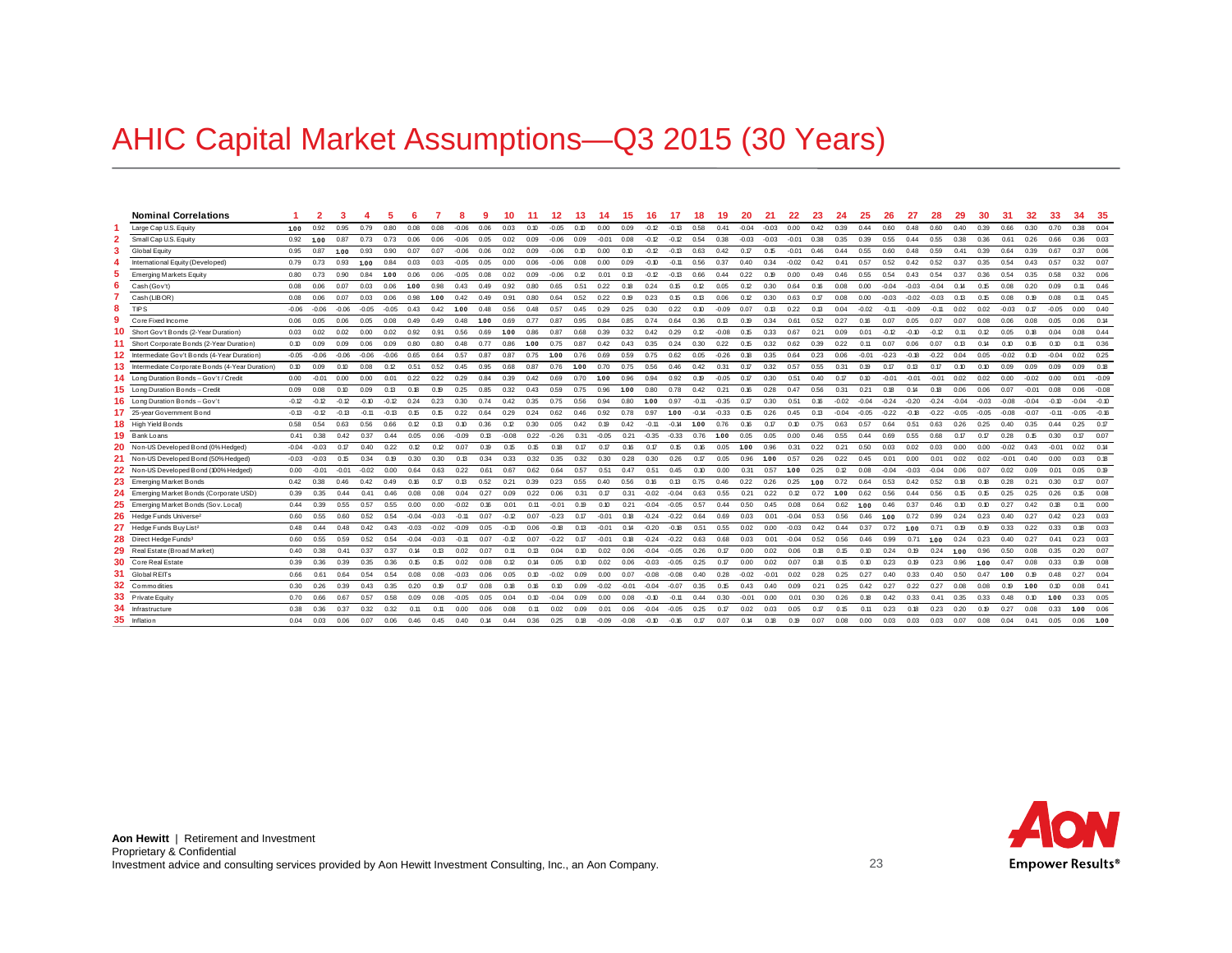## Ask 29 Consultants and…



#### **Expected Geometric Returns by Asset Class**

Maximum Minimum Average AHIC 30-Yr

**SOURCE:** Horizon Actuarial survey of 2015 capital market assumptions from 29 independent investment advisors Expected returns of the survey are annualized over 10-20 years (geometric). Returns are 'blended,' using 10-year assumptions when 20-year assumptions are not available. AHIC expected returns are annualized over 30-years.

**Aon Hewitt** | Retirement and Investment Proprietary & Confidential Investment advice and consulting services provided by Aon Hewitt Investment Consulting, Inc., an Aon Company. 24 **Empower Results<sup>®</sup>**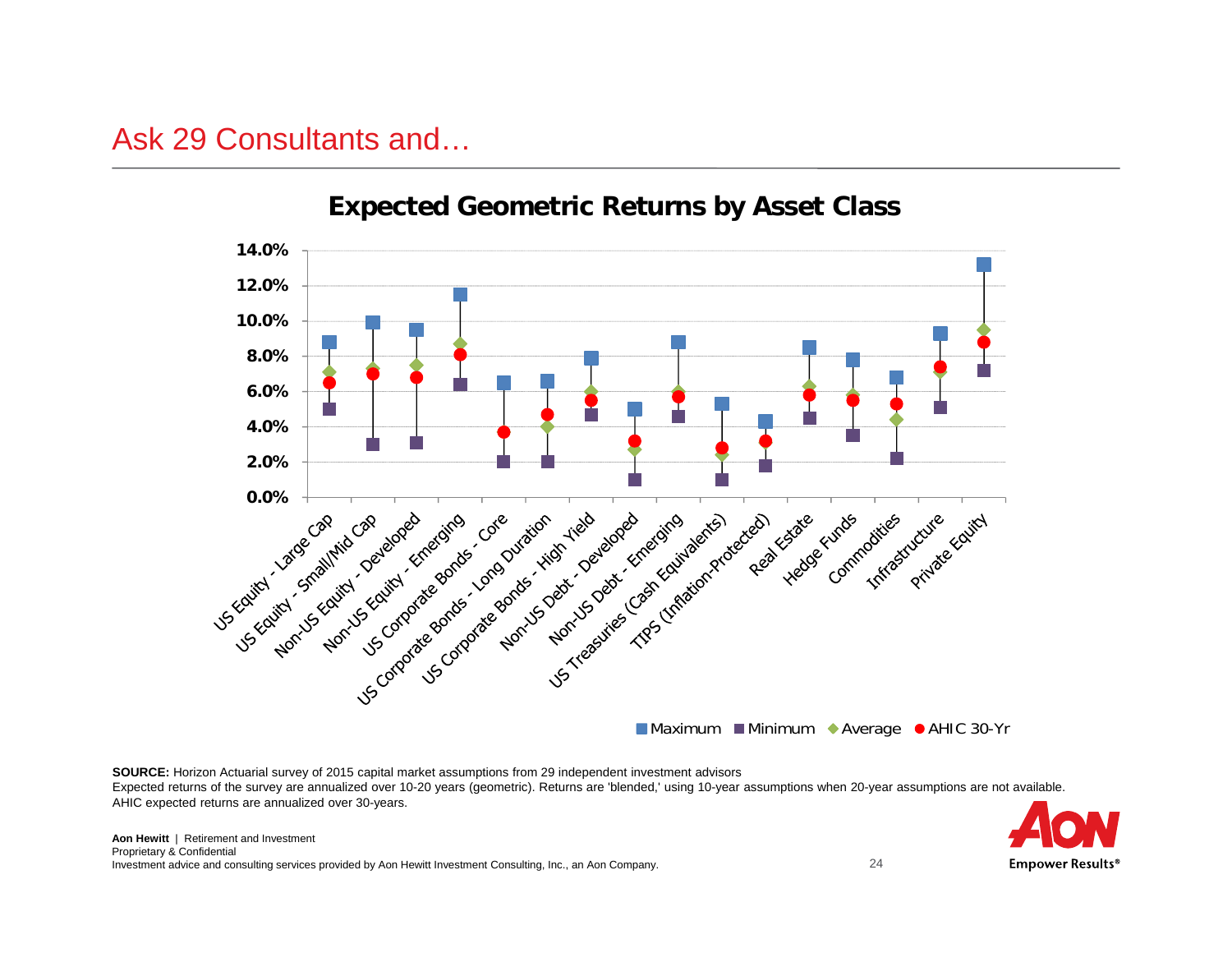## Aon Hewitt Annual 10-Year Assumptions: Expected Returns and Volatility

| <b>Asset Class</b>                            |         | <b>Expected Nominal Return</b> |      | <b>Expected Nominal Risk (Volatility)</b> |      |         |                        |                              |       |       |
|-----------------------------------------------|---------|--------------------------------|------|-------------------------------------------|------|---------|------------------------|------------------------------|-------|-------|
|                                               | Q3 2015 | 2014                           | 2013 | 2012                                      | 2011 | Q3 2015 | 2014                   | 2013                         | 2012  | 2011  |
| Large Cap U.S. Equity                         | 6.5%    | 6.7%                           | 7.1% | 7.5%                                      | 8.0% | 17.0%   | 19.0%                  | 19.0%                        | 21.0% | 21.0% |
| Small Cap U.S. Equity                         | 6.7     | 6.9                            | 7.3  | 7.7                                       | 8.2  | 23.0    | 25.0                   | 25.0                         | 27.0  | 27.0  |
| <b>Global Equity</b>                          | 7.0     | 7.1                            | 7.5  | 8.3                                       | 8.9  | 18.5    | 19.5                   | 19.5                         | 21.5  | 21.0  |
| International Equity (Developed)              | 6.9     | 7.2                            | 7.3  | 8.4                                       | 9.1  | 20.0    | 20.5                   | 20.5                         | 22.5  | 22.5  |
| <b>Emerging Markets Equity</b>                | 8.0     | 8.4                            | 8.9  | 9.4                                       | 9.8  | 30.0    | 28.5                   | 28.5                         | 31.5  | 31.5  |
| Cash (Gov't)                                  | 2.1     | 2.2                            | 2.5  | 1.3                                       | 1.5  | 1.0     | 1.0                    | 1.5                          | 1.0   | 1.0   |
| <b>Core Fixed Income</b><br>(Market Duration) | 2.9     | 2.9                            | 3.3  | 1.9                                       | 2.6  | 4.0     | 3.5                    | 4.0                          | 3.0   | 4.0   |
| <b>High Yield Bonds</b>                       | 4.7     | 4.2                            | 4.6  | 3.9                                       | 5.9  | 12.0    | 14.0                   | 14.0                         | 14.0  | 14.0  |
| Hedge Funds Universe                          | 5.0     | 5.0                            | 5.2  | 5.2                                       | 5.7  | 9.0     | 8.0                    | 8.0                          | 8.0   | 7.5   |
| Real Estate (Broad Market)                    | 6.7     | 7.0                            | 7.2  | 7.4                                       | 7.3  | 12.5    | 14.5                   | 14.5                         | 16.0  | 16.0  |
| <b>Private Equity</b>                         | 8.8     | 9.0                            | 9.3  | 9.7                                       | 9.8  | 24.0    | 26.0                   | 26.0                         | 28.5  | 28.5  |
| Inflation                                     | 2.1     | 2.2                            | 2.1  | 2.3                                       | 2.1  | $- -$   | $\qquad \qquad \cdots$ | $\qquad \qquad \blacksquare$ | --    | --    |

<sup>1</sup> Hedge Fund Universe assumptions are capital market assumptions for fund of hedge funds

With a few exceptions, our return expectations have generally decreased over the past 4 years

| <b>Color Key</b>           |
|----------------------------|
| <b>Increased from 2011</b> |
| No Change from 2011        |
| <b>Decreased from 2011</b> |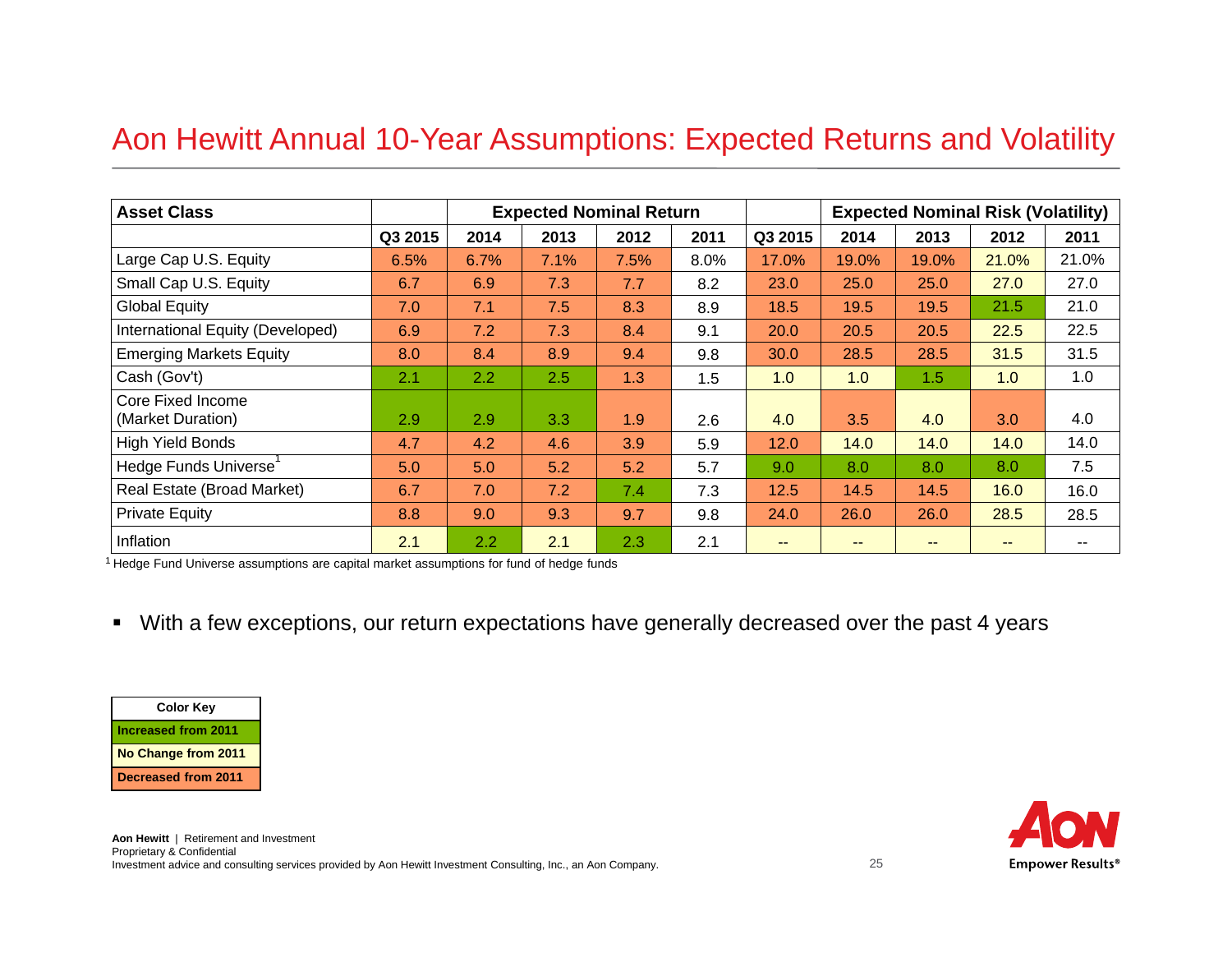## Public Pension Peer Review MSERS's Investment Return Assumption versus Public Peers



Source: Compiled by NASRA based on Public Fund Survey, Oct. 2014

- $\blacksquare$  The chart illustrates the trend in investment return assumptions over the past 14 years according to the Public Fund Survey complied by NASRA
- $\blacksquare$  The median Investment return assumption has declined from 8.00% in 2001-2010 to 7.75%

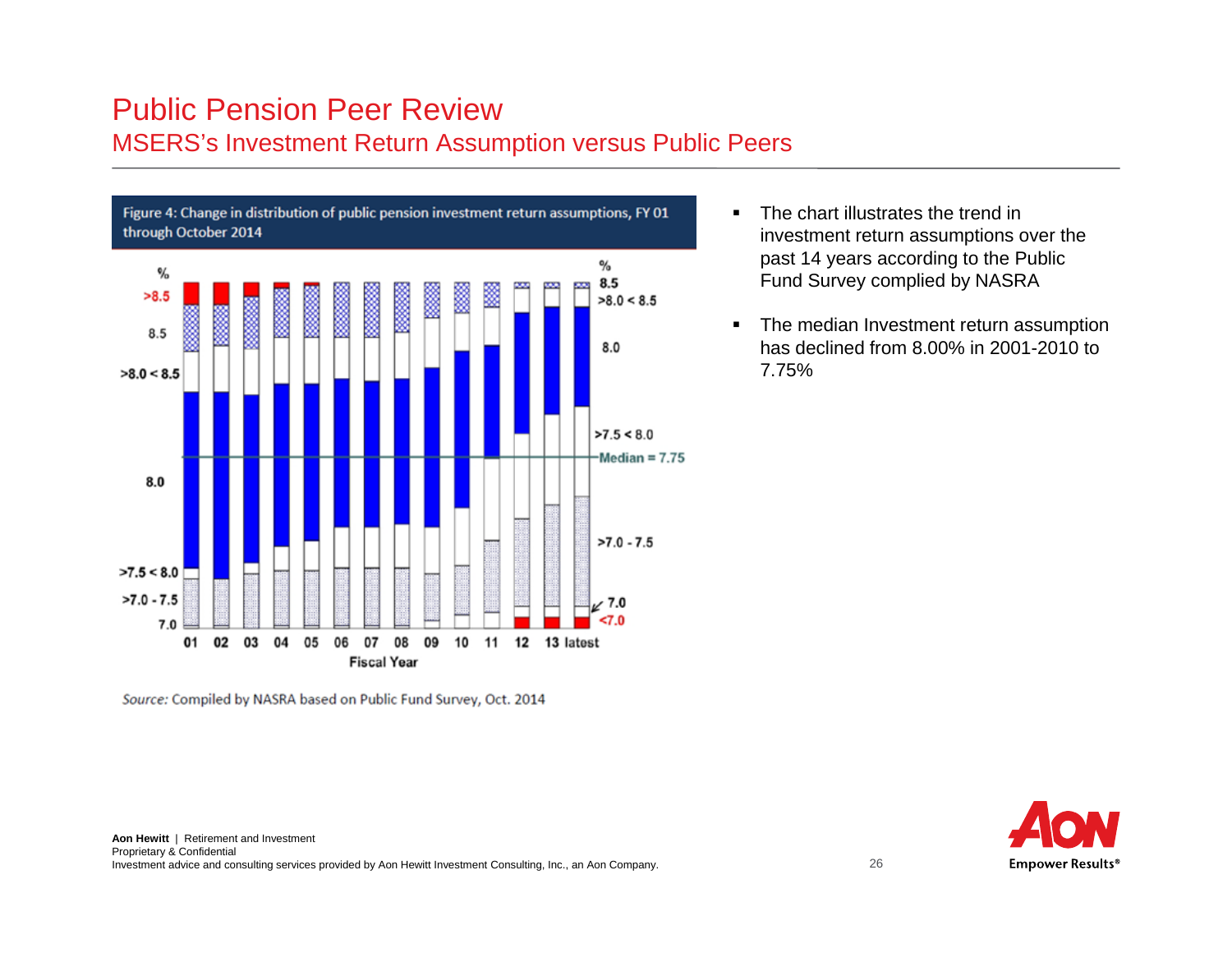## Legal Disclosures and Disclaimers

Investment advice and consulting services provided by Aon Hewitt Investment Consulting, Inc. ("AHIC"). The information contained herein is given as of the date hereof and does not purport to give information as of any other date. The delivery at any time shall not, under any circumstances, create any implication that there has been a change in the information set forth herein since the date hereof or any obligation to update or provide amendments hereto.

This document is not intended to provide, and shall not be relied upon for, accounting, legal or tax advice or investment recommendations. Any accounting, legal, or taxation position described in this presentation is a general statement and shall only be used as a guide. It does not constitute accounting, legal, and tax advice and is based on AHIC's understanding of current laws and interpretation.

This document is intended for general information purposes only and should not be construed as advice or opinions on any specific facts or circumstances. The comments in this summary are based upon AHIC's preliminary analysis of publicly available information. The content of this document is made available on an "as is" basis, without warranty of any kind. AHIC disclaims any legal liability to any person or organization for loss or damage caused by or resulting from any reliance placed on that content. AHIC. reserves all rights to the content of this document. No part of this document may be reproduced, stored, or transmitted by any means without the express written consent of AHIC.

© Aon plc 2015. All rights reserved.